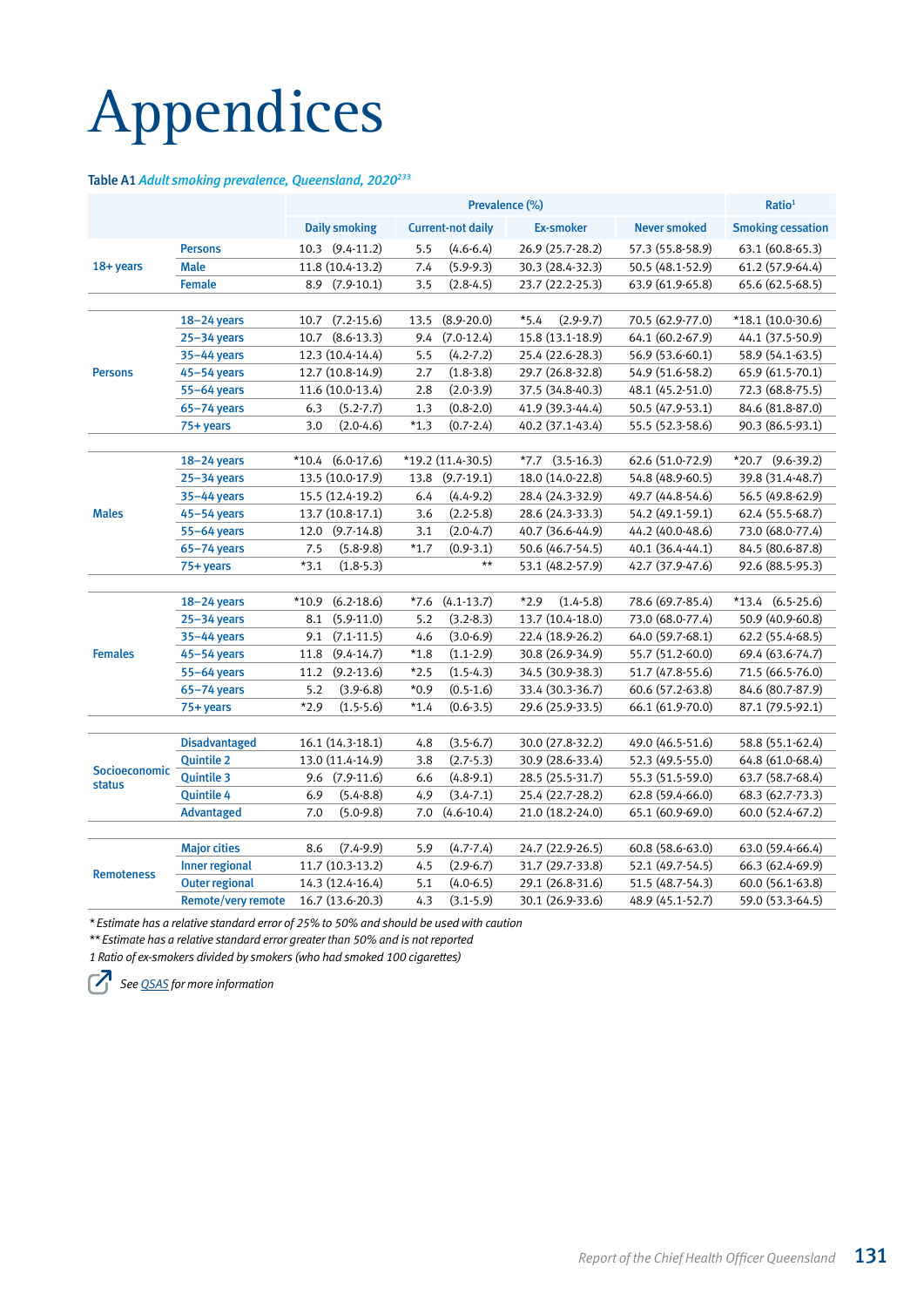|                         |                       | Prevalence (%) <sup>1</sup> |                              |                         |  |  |  |
|-------------------------|-----------------------|-----------------------------|------------------------------|-------------------------|--|--|--|
|                         |                       | Ever tried an e-cigarette   | <b>Current use</b>           | Daily e-cigarette use   |  |  |  |
|                         | <b>Persons</b>        | 12.7 (11.9-13.5)            | $(1.9-2.7)$<br>2.3           | $(0.6 - 0.9)$<br>0.7    |  |  |  |
| 18+ years               | <b>Male</b>           | 14.8 (13.6-16.2)            | 3.2<br>$(2.5-3.9)$           | $(0.8-1.4)$<br>1.1      |  |  |  |
|                         | <b>Female</b>         | 10.6 (9.6-11.7)             | $(1.1-1.9)$<br>1.4           | $(0.3 - 0.6)$<br>0.4    |  |  |  |
|                         | $18-29$ years         | 24.4 (21.4-27.7)            | $(2.9-6.1)$<br>4.2           | $***$                   |  |  |  |
| <b>Persons</b>          | $30 - 44$ years       | 15.3 (13.8-16.8)            | $(2.3-3.8)$<br>3.0           | $(0.9-1.8)$<br>1.3      |  |  |  |
|                         | $45-64$ years         | $(8.5 - 10.2)$<br>9.3       | $(1.3-2.1)$<br>1.6           | $(0.6-1.2)$<br>0.9      |  |  |  |
|                         | 65+ years             | $(2.1-3.1)$<br>2.6          | $(0.3 - 0.6)$<br>0.4         | $*0.2$<br>$(0.1 - 0.4)$ |  |  |  |
| <b>Smoking</b>          | <b>Daily smoker</b>   | 49.6 (46.4-52.8)            | $10.7$ $(8.4-13.5)$          | $(1.7-3.3)$<br>2.4      |  |  |  |
| <b>status</b>           | Not a daily smoker    | $(7.3 - 8.8)$<br>8.0        | $(1.0-1.6)$<br>$1.2^{\circ}$ | $(0.4 - 0.7)$<br>0.5    |  |  |  |
|                         | <b>Disadvantaged</b>  | 13.9 (12.5-15.5)            | $(1.7-3.0)$<br>2.3           | $(0.8-1.8)$<br>1.2      |  |  |  |
|                         | <b>Quintile 2</b>     | 12.9 (11.5-14.4)            | $(1.7-3.2)$<br>2.3           | $(0.4 - 0.9)$<br>0.6    |  |  |  |
| Socioeconomic<br>status | <b>Ouintile 3</b>     | 12.2 (10.6-14.1)            | $(1.3-3.0)$<br>2.0           | $(0.3 - 0.8)$<br>$*0.5$ |  |  |  |
|                         | <b>Ouintile 4</b>     | 12.3 (10.5-14.4)            | $(1.6-3.3)$<br>2.3           | $(0.4-1.2)$<br>$*0.7$   |  |  |  |
|                         | <b>Advantaged</b>     | 12.2 (10.0-14.7)            | $(1.6-3.9)$<br>2.5           | $*0.6$<br>$(0.3-1.2)$   |  |  |  |
|                         | <b>Major cities</b>   | 13.1 (11.9-14.4)            | $(2.0-3.2)$<br>2.5           | $(0.5-1.0)$<br>0.7      |  |  |  |
|                         | Inner regional        | 11.6 (10.4-12.9)            | $(1.3-2.6)$<br>1.8           | $(0.4 - 0.9)$<br>0.6    |  |  |  |
| <b>Remoteness</b>       | <b>Outer regional</b> | 12.6 (11.2-14.0)            | $(1.5 - 2.8)$<br>2.0         | $(0.6 - 1.5)$<br>1.0    |  |  |  |
|                         | Remote/very remote    | 12.3 (10.5-14.3)            | $(1.1-2.3)$<br>1.6           | $*0.5$<br>$(0.2 - 0.9)$ |  |  |  |

# Table A2 *Adult e-cigarette use, Queensland, 2018–19233*

*\* Estimate has a relative standard error of 25% to 50% and should be used with caution*

*\*\* Estimate has a relative standard error greater than 50% and is not reported*

*1 Percentages in each column are based on all adult Queenslanders and rows should not be summed*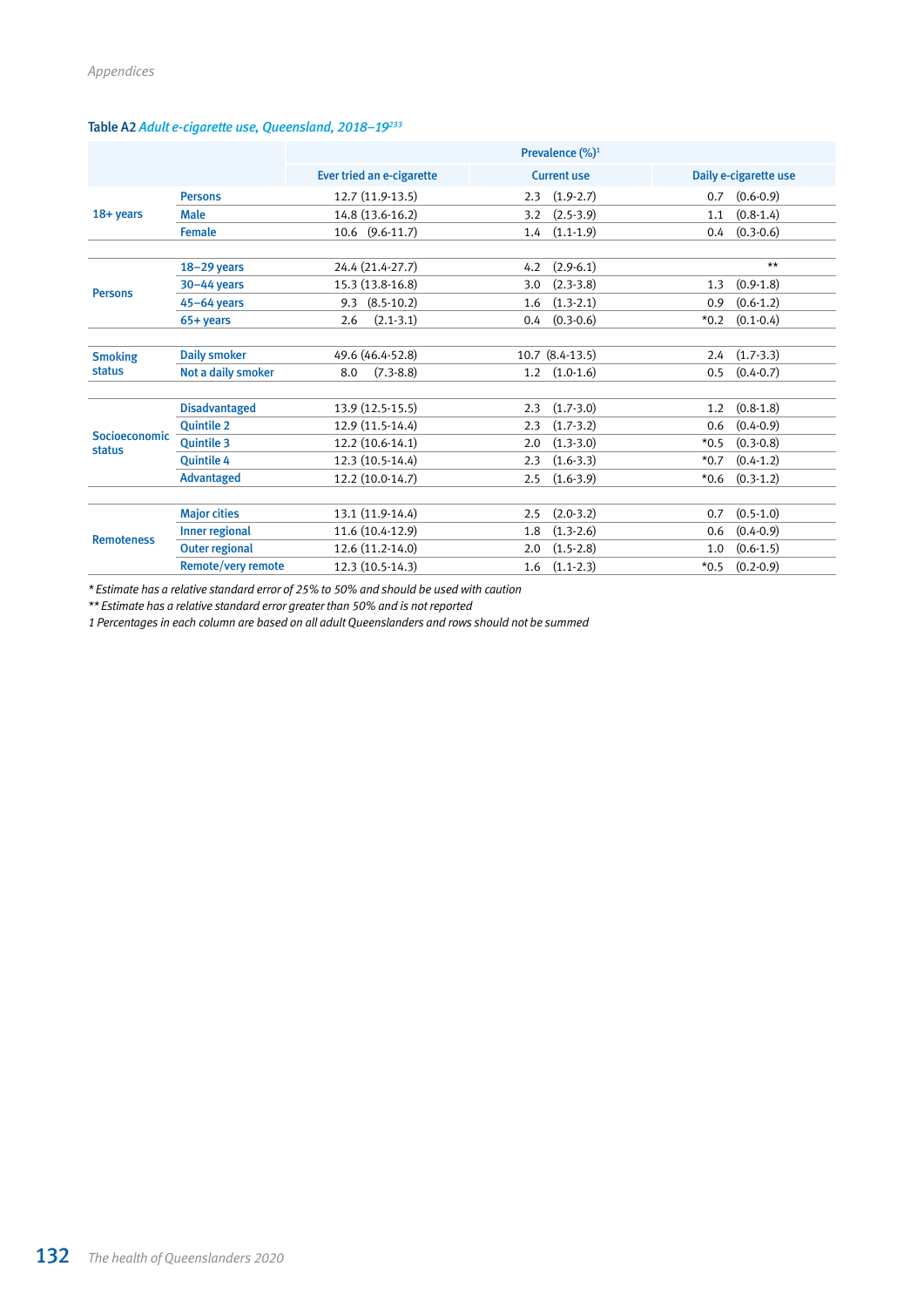#### Table A3 *Tobacco use attributable health burden90*

|                                          |                              | Australia 2015           |        |       |       |
|------------------------------------------|------------------------------|--------------------------|--------|-------|-------|
| Condition <sup>1</sup>                   | <b>Disease group</b>         | <b>Attributable DALY</b> | % DALY | % YLL | % YLD |
| Acute lymphoblastic leukaemia            | Cancer and other neoplasms   | 155                      | 3.4    | 3.3   | 5.0   |
| Acute myeloid leukaemia                  | Cancer and other neoplasms   | 1786                     | 9.9    | 9.9   | 10.7  |
| Age-related macular degeneration         | Hearing and vision disorders | 326                      | 4.4    |       | 4.4   |
| <b>Aortic aneurysm</b>                   | Cardiovascular diseases      | 1680                     | 12.3   | 12.3  | 10.8  |
| <b>Asthma</b>                            | Respiratory diseases         | 10,988                   | 9.1    | 9.7   | 9.1   |
| <b>Atrial fibrillation and flutter</b>   | Cardiovascular diseases      | 3746                     | 8.4    | 4.7   | 10.5  |
| <b>Back pain and problems</b>            | Musculoskeletal conditions   | 8482                     | 4.3    | 2.5   | 4.3   |
| <b>Bladder cancer</b>                    | Cancer and other neoplasms   | 5444                     | 32.9   | 32.8  | 34.3  |
| <b>Bowel cancer</b>                      | Cancer and other neoplasms   | 7128                     | 7.4    | 7.3   | 8.3   |
| <b>Breast cancer</b>                     | Cancer and other neoplasms   | 4212                     | 6.0    | 5.9   | 6.5   |
| <b>Cataract</b>                          | Hearing and vision disorders | 140                      | 3.8    |       | 3.8   |
| <b>Cervical cancer</b>                   | Cancer and other neoplasms   | 625                      | 9.2    | 9.3   | 8.3   |
| Chronic lymphocytic leukaemia            | Cancer and other neoplasms   | 629                      | 13.4   | 13.4  | 12.6  |
| Chronic myeloid leukaemia                | Cancer and other neoplasms   | 168                      | 10.8   | 10.9  | 9.4   |
| <b>COPD</b>                              | Respiratory diseases         | 133,270                  | 72.4   | 73.7  | 71.2  |
| <b>Coronary heart disease</b>            | Cardiovascular diseases      | 45,830                   | 13.9   | 14.1  | 13.3  |
| <b>Dementia</b>                          | Neurological conditions      | 4142                     | 2.3    | 2.3   | 2.4   |
| <b>Gallbladder and bile duct disease</b> | Gastrointestinal disorders   | 111                      | 1.8    | 1.7   | 2.5   |
| <b>Gastroduodenal disorders</b>          | Gastrointestinal disorders   | 554                      | 9.4    | 9.3   | 11.4  |
| <b>Hypertensive heart disease</b>        | Cardiovascular diseases      | 1341                     | 11.2   | 11.3  | 7.9   |
| <b>Influenza</b>                         | Infectious diseases          | 27                       | 0.5    | 0.5   | 0.5   |
| <b>Kidney cancer</b>                     | Cancer and other neoplasms   | 3010                     | 16.9   | 16.9  | 16.4  |
| Laryngeal cancer                         | Cancer and other neoplasms   | 3124                     | 75.5   | 75.4  | 75.5  |
| Lip and oral cavity cancer               | Cancer and other neoplasms   | 5795                     | 53.2   | 53.1  | 53.8  |
| Liver cancer                             | Cancer and other neoplasms   | 6945                     | 19.4   | 19.4  | 21.0  |
| <b>Lower respiratory infections</b>      | Infectious diseases          | 6549                     | 16.8   | 16.8  | 17.0  |
| <b>Lung cancer</b>                       | Cancer and other neoplasms   | 122,384                  | 77.7   | 77.7  | 79.7  |
| <b>Multiple sclerosis</b>                | Neurological conditions      | 1017                     | 7.9    | 7.7   | 8.0   |
| Nasopharyngeal cancer                    | Cancer and other neoplasms   | 983                      | 44.9   | 44.8  | 48.2  |
| <b>Oesophageal cancer</b>                | Cancer and other neoplasms   | 12,787                   | 52.2   | 52.2  | 55.4  |
| <b>Other cardiovascular diseases</b>     | Cardiovascular diseases      | 6881                     | 15.6   | 15.6  | 15.6  |
| <b>Other leukaemias</b>                  | Cancer and other neoplasms   | 518                      | 11.0   | 10.9  | 12.7  |
| <b>Other respiratory disease</b>         | Respiratory diseases         | 2544                     | 19.3   | 19.2  | 19.5  |
| <b>Otitis media</b>                      | Infectious diseases          | 3                        | 0.6    | 0.1   | 0.7   |
| <b>Pancreatic cancer</b>                 | Cancer and other neoplasms   | 10,677                   | 22.0   | 22.0  | 23.9  |
| Peripheral vascular disease              | Cardiovascular diseases      | 785                      | 8.9    | 8.8   | 9.7   |
| <b>Prostate cancer</b>                   | Cancer and other neoplasms   | 2615                     | 5.2    | 5.3   | 4.9   |
| <b>Rheumatoid arthritis</b>              | Musculoskeletal conditions   | 4464                     | 4.7    | 3.0   | 4.8   |
| <b>Stomach cancer</b>                    | Cancer and other neoplasms   | 2912                     | 13.3   | 13.2  | 15.2  |
| <b>Stroke</b>                            | Cardiovascular diseases      | 13,888                   | 10.8   | 10.6  | 12.3  |
| <b>Type 2 diabetes</b>                   | <b>Endocrine disorders</b>   | 4567                     | 4.4    | 4.1   | 4.6   |
|                                          |                              |                          |        |       |       |
|                                          | <b>Total</b>                 | 443,235                  | 9.3    | 13.7  | 5.0   |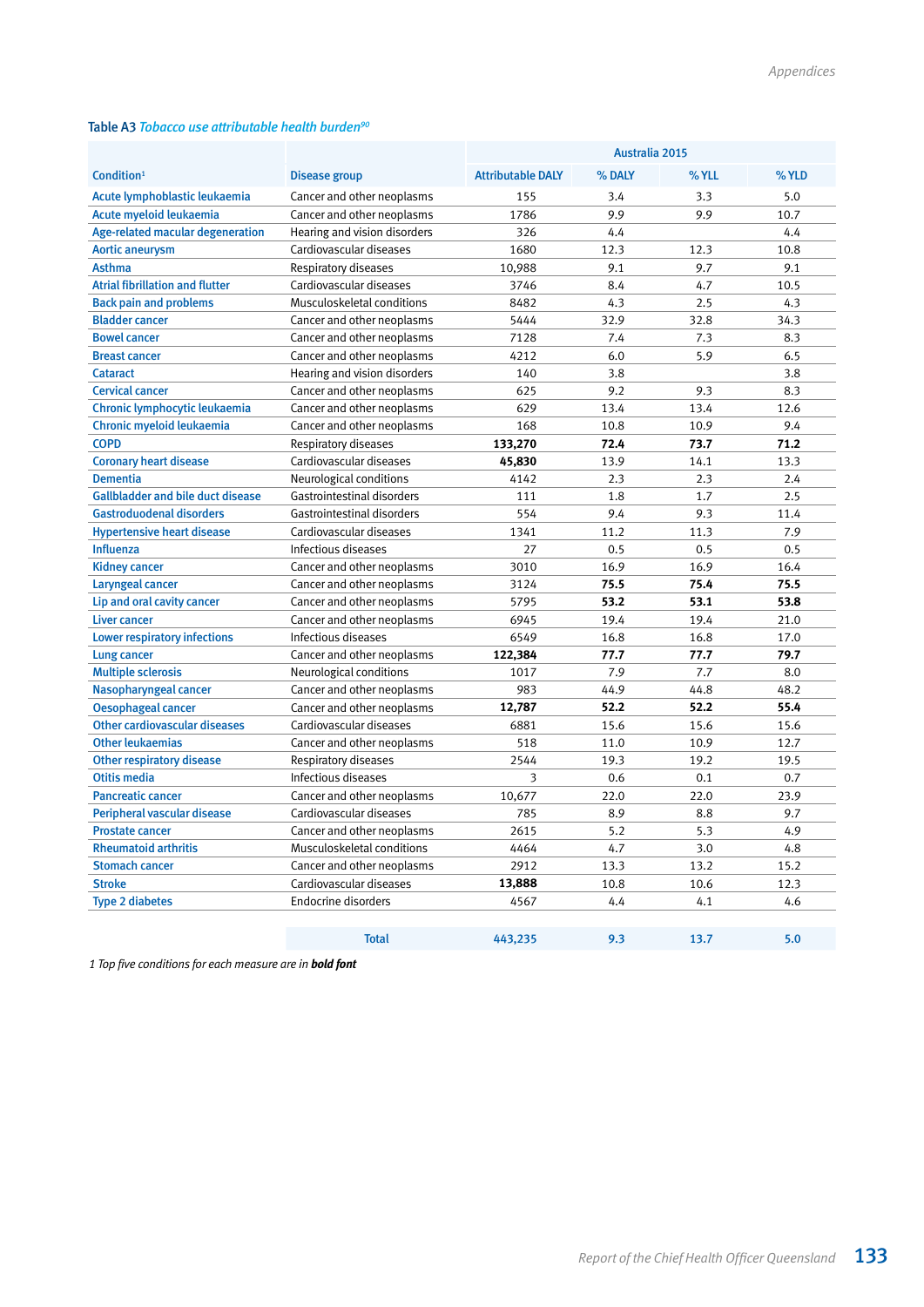## Table A4 Child measured weight<sup>125</sup>

|                       | Children (5-17 years) |                      |                                 |                      |  |  |  |  |  |
|-----------------------|-----------------------|----------------------|---------------------------------|----------------------|--|--|--|--|--|
|                       |                       | Crude prevalence (%) | Age-standardised prevalence (%) |                      |  |  |  |  |  |
|                       | <b>Oueensland</b>     | <b>Australia</b>     | <b>Oueensland</b>               | <b>Australia</b>     |  |  |  |  |  |
| $2017 - 18$           |                       |                      |                                 |                      |  |  |  |  |  |
| <b>Healthy weight</b> | 65.5 (61.0-70.0)      | 67.0 (65.0-69.0)     | 65.5 (61.0-70.0)                | 67.0 (65.0-69.0)     |  |  |  |  |  |
| Underweight           | $9.9$ $(7.0-12.8)$    | $(6.8-9.2)$<br>8.0   | $9.8$ $(6.9-12.7)$              | $(6.9-9.3)$<br>8.1   |  |  |  |  |  |
| Overweight            | 15.9 (12.5-19.3)      | 17.0 (15.4-18.6)     | 15.9 (12.5-19.3)                | 17.0 (15.4-18.6)     |  |  |  |  |  |
| Obese                 | $8.3$ $(5.5-11.1)$    | $(6.7-9.5)$<br>8.1   | 8.2<br>$(5.4 - 11.0)$           | 8.1<br>$(6.7-9.5)$   |  |  |  |  |  |
| Overweight/obese      | 24.6 (20.7-28.5)      | 24.9 (23.3-26.5)     | 24.1                            | 25.1                 |  |  |  |  |  |
| $2014 - 15$           |                       |                      |                                 |                      |  |  |  |  |  |
| <b>Healthy weight</b> | 65.7 (60.7-70.7)      | 66.7 (64.4-69.0)     | 65.7 (60.6-70.8)                | 66.7 (64.4-69.0)     |  |  |  |  |  |
| Underweight           | $8.0(4.8-11.2)$       | $(4.5 - 6.9)$<br>5.7 | $7.9$ $(4.7-11.1)$              | $(4.5-6.9)$<br>5.7   |  |  |  |  |  |
| Overweight            | 19.2 (15.2-23.2)      | 20.2 (18.2-22.2)     | 19.3 (15.2-23.4)                | 20.3 (18.3-22.3)     |  |  |  |  |  |
| Obese                 | $7.2$ $(4.4-10.0)$    | $(6.1 - 8.7)$<br>7.4 | $(4.3-10.1)$<br>7.2             | $(6.1 - 8.7)$<br>7.4 |  |  |  |  |  |
| Overweight/obese      | 26.2 (21.9-30.5)      | 27.4 (25.2-29.6)     | 26.5                            | 27.7                 |  |  |  |  |  |
| $2011 - 12$           |                       |                      |                                 |                      |  |  |  |  |  |
| <b>Healthy weight</b> | $*72.5(69.8-75.2)$    | 69.1 (67.3-70.9)     | 67.2 (63.7-70.7)                | 69.8 (68.1-71.5)     |  |  |  |  |  |
| Underweight           | $\star$               | $(4.7-5.9)$<br>5.3   | $(5.0 - 8.8)$<br>6.9            | $(4.5 - 5.7)$<br>5.1 |  |  |  |  |  |
| Overweight            | 18.2 (15.5-20.9)      | 18.3 (16.9-19.7)     | 17.4 (14.8-20.0)                | 18.2 (16.9-19.5)     |  |  |  |  |  |
| Obese                 | $9.3$ $(7.0-11.6)$    | $(6.4 - 8.4)$<br>7.4 | $(6.5-10.5)$<br>8.5             | $(6.0 - 7.8)$<br>6.9 |  |  |  |  |  |
| Overweight/obese      | 27.5 (23.6-31.4)      | 25.7 (24.1-27.3)     | 25.9                            | 25.1                 |  |  |  |  |  |
| $2007 - 08$           |                       |                      |                                 |                      |  |  |  |  |  |
| <b>Healthy weight</b> | $*73.3(67.3 - 79.3)$  | $*75.3(72.5 - 78.1)$ | 62.9 (56.5-69.3)                | 67.7 (64.8-70.6)     |  |  |  |  |  |
| Underweight           | $\star$               | $\star$              | $10.2$ $(6.7-13.7)$             | $(6.1 - 8.9)$<br>7.5 |  |  |  |  |  |
| Overweight            | $17.9(12.7 - 23.1)$   | $17.2(15.1 - 19.3)$  | 18.0 (12.7-23.3)                | 17.2 (15.1-19.3)     |  |  |  |  |  |
| Obese                 | $8.8(4.8-12.8)$       | $(5.8 - 9.2)$<br>7.5 | $(4.9-12.9)$<br>8.9             | $(5.8-9.2)$<br>7.5   |  |  |  |  |  |
| Overweight/obese      | 26.7                  | 24.7                 | 26.9                            | 24.7                 |  |  |  |  |  |

*Note: Confidence intervals were not available for all estimates*

*\* Healthy weight combined with underweight*

# Table A4 Adult measured weight<sup>125</sup>

|                       | Adults (18 years and older) |                      |                                 |                      |  |  |  |  |
|-----------------------|-----------------------------|----------------------|---------------------------------|----------------------|--|--|--|--|
|                       |                             | Crude prevalence (%) | Age-standardised prevalence (%) |                      |  |  |  |  |
|                       | Queensland                  | <b>Australia</b>     | Queensland                      | <b>Australia</b>     |  |  |  |  |
| $2017 - 18$           |                             |                      |                                 |                      |  |  |  |  |
| <b>Healthy weight</b> | 32.3 (30.1-34.5)            | 31.7 (30.9-32.5)     | 33.0 (30.8-35.2)                | 32.2 (31.4-33.0)     |  |  |  |  |
| Underweight           | $(1.2 - 2.4)$<br>1.8        | $(1.1-1.5)$<br>1.3   | $(1.2 - 2.4)$<br>1.8            | $(1.1-1.5)$<br>1.3   |  |  |  |  |
| Overweight            | 33.5 (31.5-35.5)            | 35.6 (34.6-36.6)     | 33.4 (31.4-35.4)                | 35.6 (34.6-36.6)     |  |  |  |  |
| Obese                 | 32.4 (30.4-34.4)            | 31.3 (30.4-32.2)     | 31.7 (29.7-33.7)                | 30.8 (29.9-31.7)     |  |  |  |  |
| Overweight/obese      | 65.9 (63.8-68.0)            | 67.0 (66.2-67.8)     | 65.2 (63.1-67.3)                | 66.4 (65.6-67.2)     |  |  |  |  |
| $2014 - 15$           |                             |                      |                                 |                      |  |  |  |  |
| <b>Healthy weight</b> | 35.3 (33.1-37.5)            | 35.0 (34.0-36.0)     | 35.6 (33.4-37.8)                | 35.5 (34.4-36.6)     |  |  |  |  |
| Underweight           | $(0.7 - 1.7)$<br>1.2        | $(1.3-1.9)$<br>1.6   | $(0.7-1.7)$<br>1.2              | $(1.4 - 2.0)$<br>1.7 |  |  |  |  |
| Overweight            | 33.4 (31.4-35.4)            | 35.5 (34.6-36.4)     | 33.4 (31.3-35.5)                | 35.3 (34.3-36.3)     |  |  |  |  |
| Obese                 | 30.2 (27.8-32.6)            | 27.9 (26.9-28.9)     | 29.9 (27.5-32.3)                | 27.5 (26.5-28.5)     |  |  |  |  |
| Overweight/obese      | 63.6 (61.5-65.7)            | 63.4 (62.4-64.4)     | 63.3 (61.2-65.4)                | 62.8 (61.8-63.8)     |  |  |  |  |
| $2011 - 12$           |                             |                      |                                 |                      |  |  |  |  |
| <b>Healthy weight</b> | 33.4 (31.4-35.4)            | 35.5 (34.6-36.4)     | 33.6 (31.6-35.6)                | 35.7 (34.8-36.6)     |  |  |  |  |
| Underweight           | $(1.3-2.3)$<br>1.8          | $(1.4 - 2.0)$<br>1.7 | $(1.3-2.3)$<br>1.8              | $(1.4-1.8)$<br>1.6   |  |  |  |  |
| Overweight            | 34.5 (32.6-36.4)            | 35.3 (34.6-36.0)     | 34.7 (33.0-36.4)                | 35.5 (34.8-36.2)     |  |  |  |  |
| Obese                 | 30.4 (28.9-31.9)            | 27.5 (26.7-28.3)     | 30.0 (28.4-31.6)                | 27.2 (26.4-28.0)     |  |  |  |  |
| Overweight/obese      | 64.9 (63.0-66.8)            | 62.8 (61.9-63.7)     | 64.7 (62.8-66.6)                | 62.7 (61.8-63.6)     |  |  |  |  |
| $2007 - 08$           |                             |                      |                                 |                      |  |  |  |  |
| <b>Healthy weight</b> | 35.9 (33.4-38.4)            | 36.8 (36.2-37.4)     | 35.7 (33.2-38.2)                | 36.9 (35.7-38.1)     |  |  |  |  |
| Underweight           | $(1.8-4.6)$<br>3.2          | $(1.8-2.2)$<br>2.0   | $(1.7-4.5)$<br>3.1              | $(1.6 - 2.4)$<br>2.0 |  |  |  |  |
| Overweight            | 35.9 (33.4-38.4)            | 36.7 (35.5-37.9)     | 36.1 (33.6-38.6)                | 36.7 (35.5-37.9)     |  |  |  |  |
| Obese                 | 24.9 (22.4-27.4)            | 24.6 (23.5-25.7)     | 25.0 (22.6-27.4)                | 24.4 (23.3-25.5)     |  |  |  |  |
| Overweight/obese      | $60.8(58.1-63.5)$           | $61.2(60.0-62.4)$    | 61.2 (58.6-63.8)                | $61.1 (60.1 - 62.1)$ |  |  |  |  |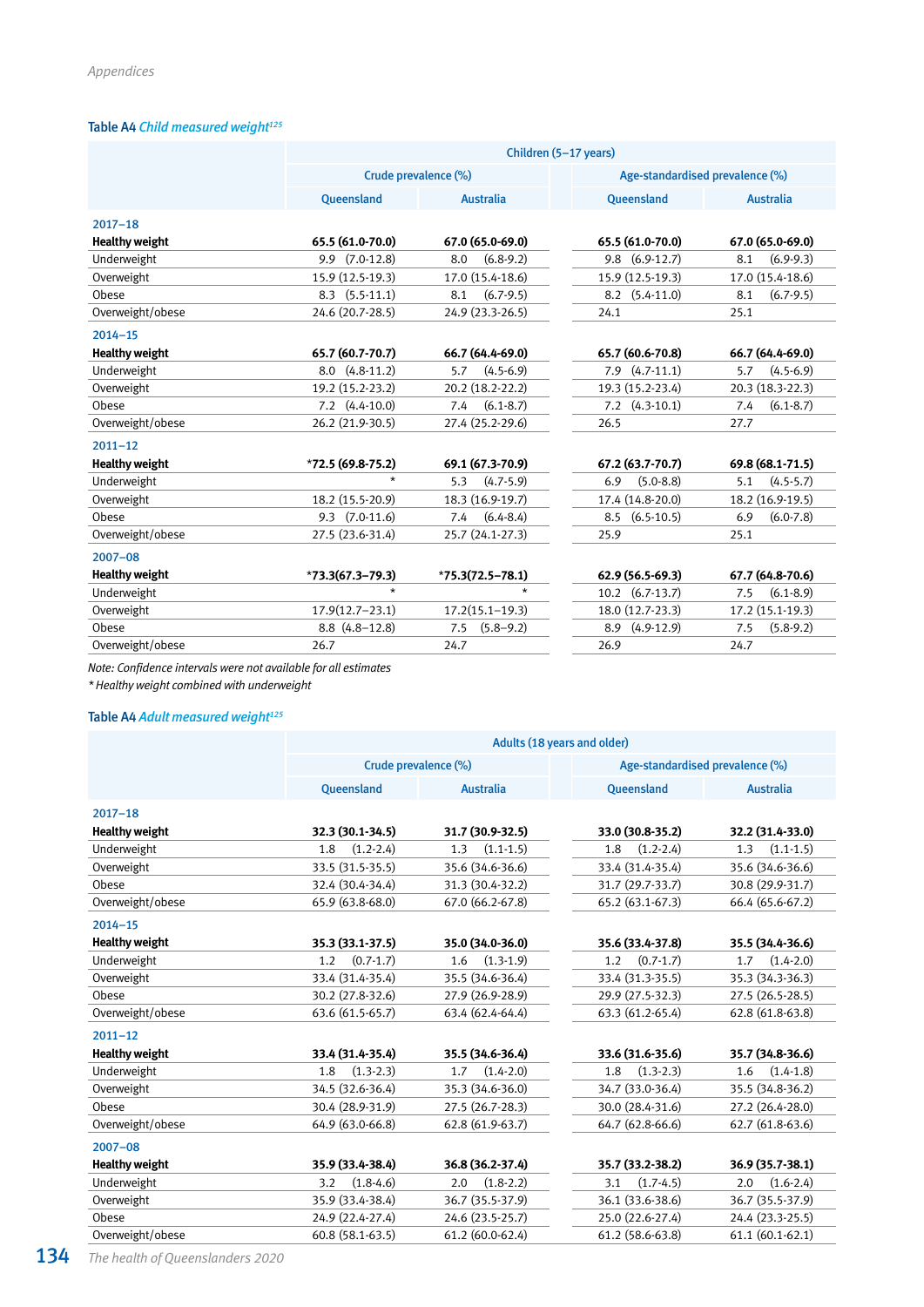#### Table A5 *Proxy-reported child weight status, Queensland, 2020233*

|                   |                           | Prevalence (%)                 |                   |                          |                             |  |  |  |
|-------------------|---------------------------|--------------------------------|-------------------|--------------------------|-----------------------------|--|--|--|
|                   |                           | Healthy weight/<br>underweight | <b>Overweight</b> | <b>Obese</b>             | Overweight/<br><b>Obese</b> |  |  |  |
|                   | <b>Persons</b>            | 73.0 (70.7-75.2)               | 18.4 (16.6-20.4)  | $(7.2 - 10.2)$<br>8.6    | 27.0 (24.8-29.3)            |  |  |  |
| $5-17$ years      | <b>Males</b>              | 72.3 (69.1-75.2)               | 19.0 (16.5-21.7)  | $(6.9-11.0)$<br>8.7      | 27.7 (24.8-30.9)            |  |  |  |
|                   | <b>Females</b>            | 73.8 (70.4-76.9)               | 17.8 (15.2-20.7)  | $(6.6 - 10.8)$<br>8.4    | 26.2 (23.1-29.6)            |  |  |  |
|                   |                           |                                |                   |                          |                             |  |  |  |
|                   | 5-7 years                 | 71.8 (66.4-76.6)               | 17.1 (13.4-21.5)  | $(7.8-15.7)$<br>11.1     | 28.2 (23.4-33.6)            |  |  |  |
| <b>Persons</b>    | 8-11 years                | 72.0 (68.0-75.6)               | 19.2 (16.0-22.7)  | $(6.8 - 11.6)$<br>8.9    | 28.0 (24.4-32.0)            |  |  |  |
|                   | $12-15$ years             | 75.3 (71.3-79.0)               | 17.6 (14.5-21.1)  | $(5.1 - 9.8)$<br>7.1     | 24.7 (21.0-28.7)            |  |  |  |
|                   | $16-17$ years             | 72.4 (66.5-77.6)               | 20.5 (16.0-25.9)  | $(4.4 - 11.4)$<br>7.1    | 27.6 (22.4-33.5)            |  |  |  |
|                   |                           |                                |                   |                          |                             |  |  |  |
|                   | 5-7 years                 | 68.6 (60.7-75.6)               | 17.2 (12.1-23.8)  | $(8.9 - 21.8)$<br>14.2   | 31.4 (24.4-39.3)            |  |  |  |
| <b>Males</b>      | 8-11 years                | 73.3 (67.9-78.1)               | 17.7 (13.9-22.3)  | $(6.2 - 12.9)$<br>9.0    | 26.7 (21.9-32.1)            |  |  |  |
|                   | $12-15$ years             | 76.0 (70.7-80.5)               | 18.3 (14.3-23.2)  | $(3.8 - 8.6)$<br>5.7     | 24.0 (19.5-29.3)            |  |  |  |
|                   | $16-17$ years             | 68.3 (60.3-75.3)               | 25.9 (19.3-33.8)  | $(3.3-10.0)$<br>$*5.8$   | 31.7 (24.7-39.7)            |  |  |  |
|                   |                           |                                |                   |                          |                             |  |  |  |
|                   | 5-7 years                 | 75.3 (68.1-81.3)               | 16.9 (12.0-23.4)  | $(4.6-12.9)$<br>$*7.8$   | 24.7 (18.7-31.9)            |  |  |  |
| <b>Females</b>    | 8-11 years                | 70.5 (64.5-75.9)               | 20.7 (16.0-26.4)  | $(5.9-12.9)$<br>8.8      | 29.5 (24.1-35.5)            |  |  |  |
|                   | $12-15$ years             | 74.7 (68.3-80.1)               | 16.8 (12.4-22.3)  | $(5.3-13.6)$<br>8.6      | 25.3 (19.9-31.7)            |  |  |  |
|                   | $16-17$ years             | 76.8 (67.6-84.0)               | 14.7 (9.3-22.4)   | $*8.5$<br>$(4.1 - 16.9)$ | 23.2 (16.0-32.4)            |  |  |  |
|                   |                           |                                |                   |                          |                             |  |  |  |
|                   | <b>Most disadvantaged</b> | 63.9 (58.4-68.9)               | 22.2 (18.1-27.0)  | 13.9 (10.3-18.5)         | 36.1 (31.1-41.6)            |  |  |  |
| Socioeconomic     | <b>Ouintile 2</b>         | 69.1 (64.3-73.4)               | 19.2 (15.6-23.4)  | $(8.9 - 15.3)$<br>11.7   | 30.9 (26.6-35.7)            |  |  |  |
| status            | <b>Ouintile 3</b>         | 70.9 (65.5-75.8)               | 21.1 (17.0-25.9)  | $(5.0-12.4)$<br>7.9      | 29.1 (24.2-34.5)            |  |  |  |
|                   | <b>Quintile 4</b>         | 77.5 (72.3-81.9)               | 16.0 (12.2-20.7)  | $(4.2 - 10.0)$<br>6.5    | 22.5 (18.1-27.7)            |  |  |  |
|                   | <b>Most advantaged</b>    | 83.2 (78.4-87.2)               | 13.7 (10.2-18.1)  | $**$                     | 16.8 (12.8-21.6)            |  |  |  |
|                   |                           |                                |                   |                          |                             |  |  |  |
|                   | <b>Major cities</b>       | 74.6 (71.4-77.6)               | 17.5 (15.1-20.3)  | $(6.0-10.2)$<br>7.8      | 25.4 (22.4-28.6)            |  |  |  |
| <b>Remoteness</b> | <b>Inner regional</b>     | 71.6 (67.3-75.5)               | 19.5 (16.2-23.4)  | $(6.6-11.7)$<br>8.9      | 28.4 (24.5-32.7)            |  |  |  |
|                   | <b>Outer regional</b>     | 70.6 (65.8-74.9)               | 19.3 (15.7-23.4)  | $(7.4-13.8)$<br>10.2     | 29.4 (25.1-34.2)            |  |  |  |
|                   | <b>Remote/very remote</b> | 62.1 (52.9-70.6)               | 23.3 (16.3-32.0)  | 14.6<br>$(9.0-22.7)$     | 37.9 (29.4-47.1)            |  |  |  |

*\* Estimate has a relative standard error of 25% to 50% and should be used with caution*

*\*\* Estimate has a relative standard error greater than 50% and is not reported*

*Note: Proxy-reported weight status does not provide reliable distinctions between healthy weight and underweight*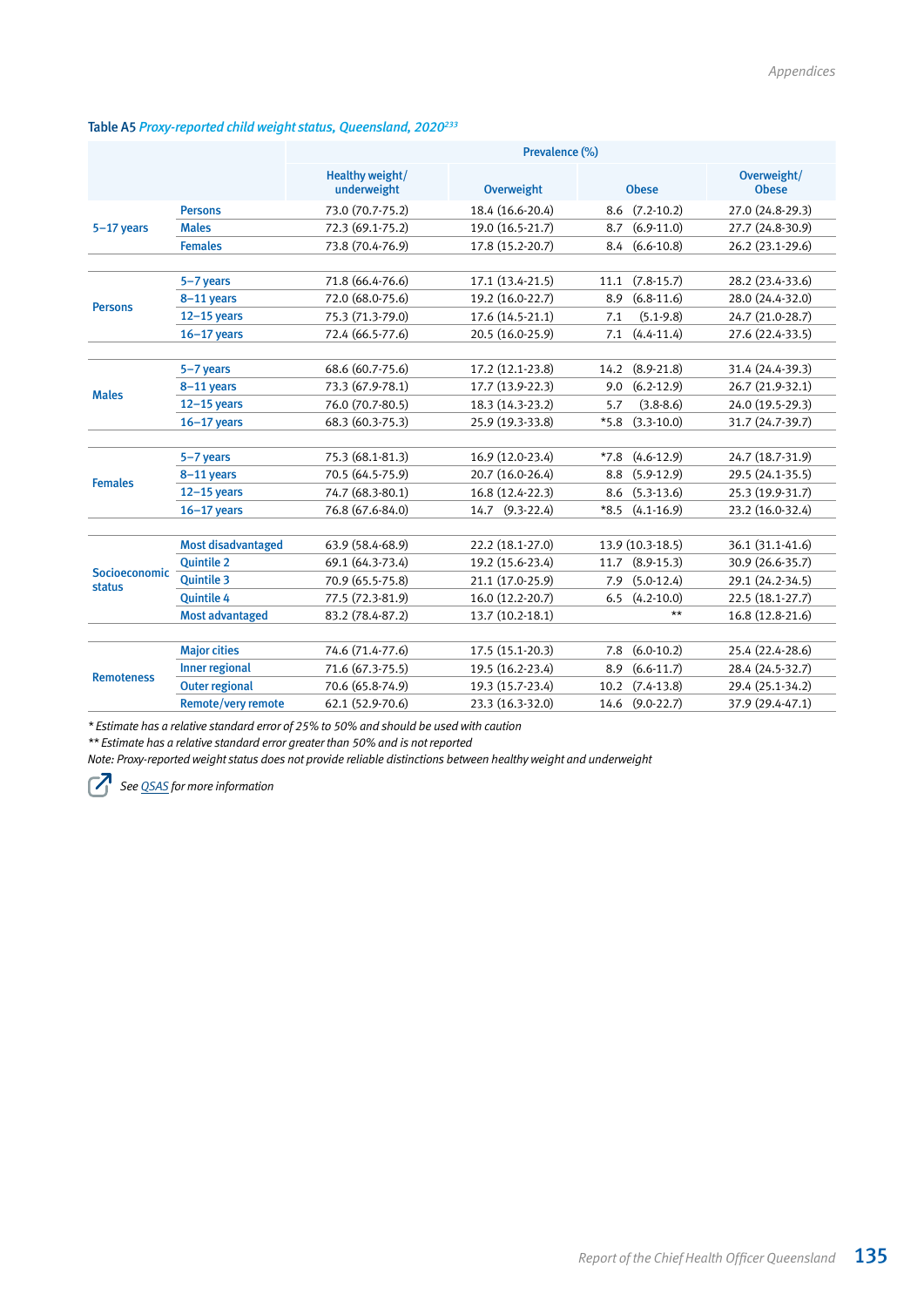# Table A5 *Adult self-reported weight status, Queensland, 2020233*

|                   |                           |        |                    |                       | Prevalence (%)   |                  |                  |
|-------------------|---------------------------|--------|--------------------|-----------------------|------------------|------------------|------------------|
|                   |                           |        | <b>Underweight</b> | <b>Healthy weight</b> | Overweight       | <b>Obese</b>     | Overweight/obese |
|                   | <b>Persons</b>            | 2.7    | $(2.1 - 3.6)$      | 37.1 (35.6-38.7)      | 35.3 (33.8-36.9) | 24.8 (23.6-26.1) | 60.2 (58.5-61.8) |
| 18+ years         | <b>Male</b>               | 1.3    | $(0.9-1.9)$        | 32.3 (30.1-34.7)      | 41.9 (39.6-44.3) | 24.5 (22.7-26.4) | 66.4 (64.0-68.7) |
|                   | <b>Female</b>             | 4.1    | $(2.9 - 5.7)$      | 41.8 (39.6-44.0)      | 28.9 (26.9-31.0) | 25.2 (23.5-27.0) | 54.1 (51.9-56.3) |
|                   |                           |        |                    |                       |                  |                  |                  |
|                   | $18 - 24$ years           |        | $*8.6(4.6-15.4)$   | 45.6 (37.4-54.0)      | 29.7 (22.0-38.7) | 16.2 (11.4-22.6) | 45.9 (37.6-54.5) |
|                   | $25 - 34$ years           | 2.7    | $(1.7-4.2)$        | 42.7 (38.8-46.7)      | 34.0 (30.4-37.8) | 20.6 (17.7-23.8) | 54.6 (50.6-58.6) |
|                   | 35-44 years               | 2.6    | $(1.7-3.9)$        | 39.7 (36.4-43.1)      | 35.0 (31.8-38.3) | 22.7 (20.2-25.5) | 57.7 (54.3-61.0) |
| <b>Persons</b>    | $45 - 54$ years           | $*0.8$ | $(0.3-1.9)$        | 33.5 (30.3-36.9)      | 37.0 (33.7-40.4) | 28.6 (25.8-31.7) | 65.7 (62.3-68.9) |
|                   | 55-64 years               | $*0.9$ | $(0.5 - 1.5)$      | 30.5 (27.8-33.3)      | 36.4 (33.6-39.3) | 32.3 (29.7-35.0) | 68.6 (65.8-71.4) |
|                   | $65 - 74$ years           | 1.6    | $(1.1 - 2.4)$      | 31.6 (29.1-34.1)      | 37.8 (35.2-40.4) | 29.0 (26.8-31.4) | 66.8 (64.2-69.3) |
|                   | 75+ years                 | 3.3    | $(2.4 - 4.4)$      | 34.6 (31.6-37.8)      | 38.3 (35.1-41.6) | 23.8 (21.3-26.6) | 62.1 (58.9-65.2) |
|                   |                           |        |                    |                       |                  |                  |                  |
|                   | $18 - 24$ years           |        | $*5.1(2.5-10.2)$   | 47.9 (36.4-59.6)      | 30.3 (19.8-43.4) | 16.6 (10.0-26.3) | 47.0 (35.4-58.9) |
|                   | $25 - 34$ years           |        | **                 | 37.0 (31.4-42.9)      | 41.0 (35.5-46.8) | 21.1 (16.8-26.1) | 62.1 (56.2-67.7) |
|                   | $35 - 44$ years           |        | $***$              | 33.0 (28.5-37.9)      | 44.0 (39.2-48.9) | 22.1 (18.6-26.0) | 66.1 (61.2-70.7) |
| <b>Males</b>      | $45 - 54$ years           |        | $\star\star$       | 26.1 (21.8-30.9)      | 45.4 (40.4-50.5) | 28.2 (24.0-32.8) | 73.6 (68.8-77.9) |
|                   | 55-64 years               | $*0.4$ | $(0.1 - 0.9)$      | 23.2 (19.8-27.0)      | 44.1 (39.8-48.5) | 32.3 (28.5-36.4) | 76.4 (72.6-79.9) |
|                   | $65 - 74$ years           | $*1.1$ | $(0.5 - 2.3)$      | 28.3 (24.7-32.1)      | 42.8 (39.0-46.8) | 27.8 (24.6-31.2) | 70.6 (66.7-74.2) |
|                   | 75+ years                 | $*1.3$ | $(0.8 - 2.4)$      | 32.4 (27.8-37.3)      | 44.6 (39.7-49.5) | 21.7 (18.2-25.7) | 66.3 (61.4-70.9) |
|                   |                           |        |                    |                       |                  |                  |                  |
|                   | $18 - 24$ years           |        | $*12.2$ (5.3-25.6) | 43.1 (31.9-55.0)      | 29.0 (18.9-41.8) | 15.7 (9.5-25.0)  | 44.7 (33.2-56.9) |
|                   | $25 - 34$ years           | $*4.4$ | $(2.7 - 7.2)$      | 48.2 (42.8-53.6)      | 27.3 (22.8-32.2) | 20.1 (16.4-24.5) | 47.4 (42.1-52.8) |
|                   | 35-44 years               | 4.3    | $(2.7 - 6.8)$      | 46.5 (41.8-51.2)      | 25.9 (22.0-30.1) | 23.3 (19.7-27.3) | 49.2 (44.5-53.9) |
| <b>Females</b>    | $45 - 54$ years           |        | $^{\star\star}$    | 40.7 (36.3-45.3)      | 28.9 (24.9-33.2) | 29.1 (25.3-33.3) | 58.0 (53.4-62.4) |
|                   | $55-64$ years             | $*1.4$ | $(0.8-2.6)$        | 37.5 (33.6-41.6)      | 28.9 (25.4-32.7) | 32.2 (28.8-35.8) | 61.1 (57.0-65.0) |
|                   | $65 - 74$ years           | 2.1    | $(1.3-3.3)$        | 34.8 (31.5-38.3)      | 32.8 (29.6-36.1) | 30.3 (27.1-33.6) | 63.1 (59.6-66.4) |
|                   | 75+ years                 | 4.9    | $(3.5 - 6.9)$      | 36.5 (32.5-40.7)      | 33.0 (28.9-37.4) | 25.6 (22.0-29.5) | 58.6 (54.3-62.8) |
|                   |                           |        |                    |                       |                  |                  |                  |
|                   | <b>Disadvantaged</b>      | 2.5    | $(1.6 - 3.9)$      | 30.1 (27.8-32.6)      | 31.4 (29.1-33.8) | 36.0 (33.6-38.6) | 67.4 (64.8-69.9) |
| Socioeconomic     | <b>Quintile 2</b>         | 2.8    | $(1.9-4.2)$        | 31.7 (29.1-34.4)      | 37.4 (34.8-40.2) | 28.1 (25.9-30.4) | 65.5 (62.7-68.2) |
| <b>status</b>     | <b>Quintile 3</b>         | 2.0    | $(1.3-3.1)$        | 35.7 (32.1-39.4)      | 35.6 (31.8-39.7) | 26.7 (23.5-30.1) | 62.3 (58.5-66.0) |
|                   | <b>Quintile 4</b>         | $*3.2$ | $(1.7-6.2)$        | 40.9 (37.4-44.5)      | 35.9 (32.6-39.3) | 20.0 (17.4-22.7) | 55.9 (52.2-59.5) |
|                   | <b>Advantaged</b>         | $*2.9$ | $(1.4 - 5.9)$      | 45.2 (40.8-49.7)      | 35.6 (31.4-40.1) | 16.3 (13.6-19.4) | 51.9 (47.4-56.4) |
|                   |                           |        |                    |                       |                  |                  |                  |
|                   | <b>Major cities</b>       | 3.2    | $(2.2 - 4.6)$      | 39.3 (37.0-41.7)      | 35.3 (33.0-37.7) | 22.2 (20.4-24.0) | 57.5 (55.1-59.9) |
| <b>Remoteness</b> | <b>Inner regional</b>     | 1.6    | $(1.1-2.3)$        | 32.9 (30.5-35.4)      | 35.6 (33.4-37.8) | 29.9 (27.9-32.0) | 65.5 (63.0-67.9) |
|                   | <b>Outer regional</b>     | 2.3    | $(1.5-3.4)$        | 34.6 (31.9-37.4)      | 36.0 (33.4-38.8) | 27.1 (24.7-29.6) | 63.1 (60.3-65.8) |
|                   | <b>Remote/very remote</b> | $*2.2$ | $(1.3-3.7)$        | 33.4 (29.7-37.2)      | 31.1 (27.9-34.5) | 33.3 (29.6-37.3) | 64.4 (60.5-68.1) |

*\* Estimate has a relative standard error of 25% to 50% and should be used with caution*

*\*\* Estimate has a relative standard error greater than 50% and is not reported*

*Note: Proxy-reported weight status does not provide reliable distinctions between healthy weight and underweight*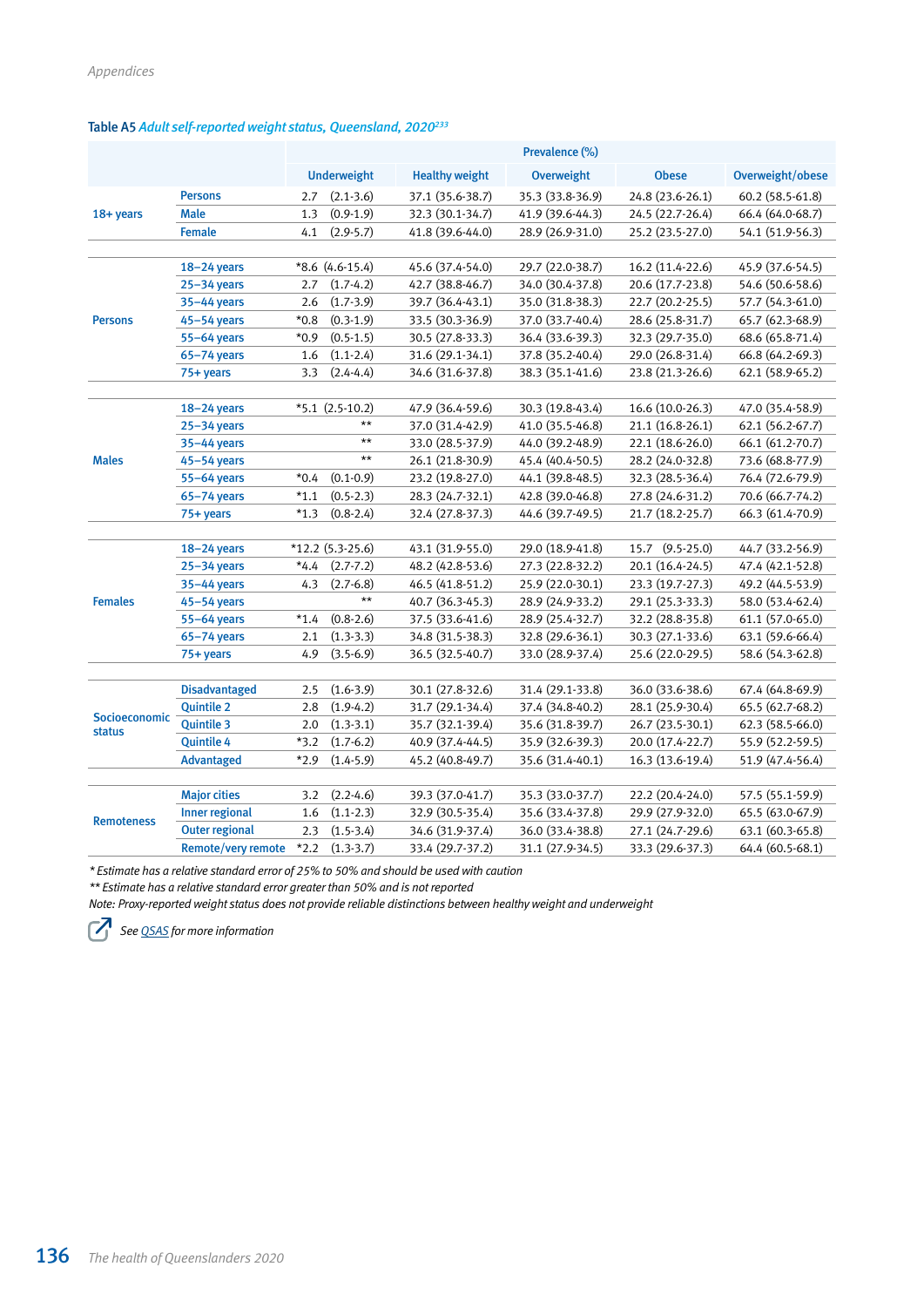## Table A6 *Overweight and obesity attributable health burden90*

|                                          |                              | Australia 2015           |        |       |       |
|------------------------------------------|------------------------------|--------------------------|--------|-------|-------|
| Condition <sup>1</sup>                   | <b>Disease group</b>         | <b>Attributable DALY</b> | % DALY | % YLL | % YLD |
| Acute lymphoblastic leukaemia            | Cancer and other neoplasms   | 288                      | 6.3    | 6.3   | 6.7   |
| Acute myeloid leukaemia                  | Cancer and other neoplasms   | 1768                     | 9.8    | 9.8   | 9.9   |
| <b>Asthma</b>                            | Respiratory diseases         | 28,595                   | 23.7   | 26.4  | 23.5  |
| <b>Atrial fibrillation and flutter</b>   | Cardiovascular diseases      | 11,877                   | 26.6   | 25.2  | 27.4  |
| <b>Back pain and problems</b>            | Musculoskeletal conditions   | 13,900                   | 7.1    | 0.0   | 7.1   |
| <b>Bowel cancer</b>                      | Cancer and other neoplasms   | 12,085                   | 12.5   | 12.5  | 12.2  |
| <b>Breast cancer</b>                     | Cancer and other neoplasms   | 15,384                   | 21.9   | 21.7  | 23.0  |
| <b>Cataract</b>                          | Hearing and vision disorders | 347                      | 9.4    |       | 9.4   |
| <b>Chronic kidney disease</b>            | Kidney and urinary diseases  | 22,894                   | 39.6   | 39.3  | 40.7  |
| Chronic lymphocytic leukaemia            | Cancer and other neoplasms   | 479                      | 10.2   | 10.1  | 10.4  |
| Chronic myeloid leukaemia                | Cancer and other neoplasms   | 149                      | 9.5    | 9.5   | 10.0  |
| <b>Coronary heart disease</b>            | Cardiovascular diseases      | 80,769                   | 24.6   | 24.4  | 25.2  |
| <b>Dementia</b>                          | Neurological conditions      | 31,127                   | 17.3   | 17.2  | 17.4  |
| <b>Gallbladder and bile duct disease</b> | Gastrointestinal disorders   | 2294                     | 37.9   | 37.9  | 38.4  |
| <b>Gallbladder cancer</b>                | Cancer and other neoplasms   | 1197                     | 24.1   | 24.2  | 22.6  |
| Gout                                     | Musculoskeletal conditions   | 2155                     | 39.4   | 40.1  | 39.4  |
| <b>Hypertensive heart disease</b>        | Cardiovascular diseases      | 5389                     | 45.2   | 45.3  | 43.0  |
| <b>Kidney cancer</b>                     | Cancer and other neoplasms   | 4458                     | 25.0   | 25.0  | 24.9  |
| <b>Liver cancer</b>                      | Cancer and other neoplasms   | 8246                     | 23.0   | 23.0  | 22.9  |
| <b>Myeloma</b>                           | Cancer and other neoplasms   | 1622                     | 9.4    | 9.4   | 9.0   |
| Non-Hodgkin lymphoma                     | Cancer and other neoplasms   | 2180                     | 8.3    | 8.3   | 8.2   |
| <b>Oesophageal cancer</b>                | Cancer and other neoplasms   | 9358                     | 38.2   | 38.2  | 37.3  |
| <b>Osteoarthritis</b>                    | Musculoskeletal conditions   | 50,504                   | 43.8   | 0.0   | 44.1  |
| <b>Other leukaemias</b>                  | Cancer and other neoplasms   | 463                      | 9.9    | 9.9   | 9.8   |
| <b>Ovarian cancer</b>                    | Cancer and other neoplasms   | 731                      | 4.0    | 4.0   | 3.8   |
| <b>Pancreatic cancer</b>                 | Cancer and other neoplasms   | 4118                     | 8.5    | 8.5   | 8.3   |
| <b>Stroke</b>                            | Cardiovascular diseases      | 26,891                   | 21.0   | 20.4  | 24.3  |
| <b>Thyroid cancer</b>                    | Cancer and other neoplasms   | 537                      | 16.3   | 16.9  | 14.5  |
| <b>Type 2 diabetes</b>                   | Endocrine disorders          | 55,382                   | 53.9   | 49.4  | 56.5  |
| <b>Uterine cancer</b>                    | Cancer and other neoplasms   | 4233                     | 45.3   | 45.2  | 45.5  |
|                                          |                              |                          |        |       |       |

Total 399,419 8.4 9.1 7.7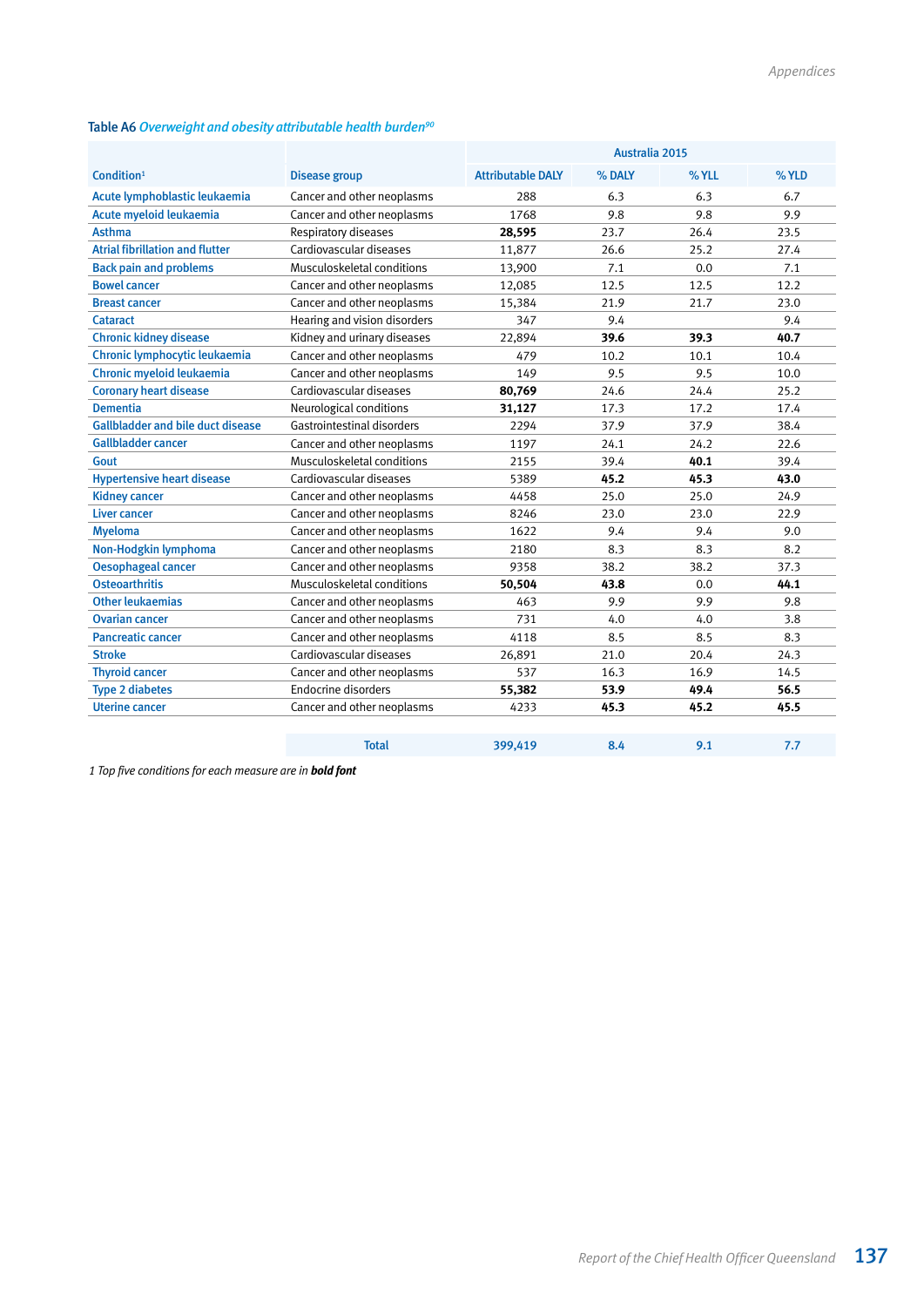## Table A7 *Adult and child nutrition, Queensland233*

|                   |                        | 2019 Prevalence (%)             |        |                   |                   |                     |
|-------------------|------------------------|---------------------------------|--------|-------------------|-------------------|---------------------|
|                   |                        | <b>Recommended daily serves</b> |        |                   |                   |                     |
|                   |                        | <b>Fruit</b>                    |        | <b>Vegetables</b> |                   |                     |
|                   | <b>Persons</b>         | 52.5 (50.9-54.1)                | 8.0    | $(7.2 - 8.8)$     |                   | <b>Persons</b>      |
| 18+ years         | <b>Male</b>            | 47.3 (45.0-49.5)                | 4.7    | $(3.8-5.8)$       | 5-17 years        | Male                |
|                   | <b>Female</b>          | 57.6 (55.3-59.9)                |        | 11.1 (10.0-12.4)  |                   | <b>Female</b>       |
|                   | $18 - 24$ years        | 48.3 (40.3-56.4)                | $*3.6$ | $(1.8-6.9)$       |                   | $5 - 7$ year        |
|                   | $25 - 34$ years        | 47.7 (43.4-52.1)                | 9.0    | $(6.7 - 12.0)$    |                   | $8-11$ yea          |
|                   | 35–44 years            | 50.4 (47.1-53.6)                | 6.1    | $(4.8 - 7.8)$     | <b>Persons</b>    | $12 - 15$ ye        |
| <b>Persons</b>    | 45–54 years            | 50.2 (46.9-53.4)                | 8.1    | $(6.5-10.0)$      |                   | $16 - 17$ ye        |
|                   | 55–64 years            | 53.9 (51.2-56.6)                | 8.8    | $(7.4 - 10.5)$    |                   |                     |
|                   | $65 - 74$ years        | 62.3 (59.8-64.7)                |        | 12.2 (10.6-14.0)  |                   |                     |
|                   | 75+ years              | 63.1 (59.9-66.2)                | 8.3    | $(6.8 - 10.1)$    |                   |                     |
|                   | $18 - 24$ years        | 40.4 (31.1-50.4)                |        | $***$             |                   | $5 - 7$ year        |
|                   | 25–34 years            | 44.5 (38.5-50.6)                | $*6.8$ | $(4.0-11.5)$      |                   | 8-11 yea            |
|                   | 35-44 years            | 48.2 (43.3-53.0)                | $*2.6$ | $(1.5-4.4)$       | <b>Males</b>      | $12 - 15$ y         |
| <b>Males</b>      | $45 - 54$ years        | 44.6 (39.8-49.5)                | 4.0    | $(2.6-6.2)$       |                   | $16 - 17$ y         |
|                   | 55-64 years            | 48.6 (44.6-52.6)                | 3.1    | $(2.0-4.7)$       |                   |                     |
|                   | $65 - 74$ years        | 55.1 (51.3-58.8)                | 7.6    | $(5.7-9.9)$       |                   |                     |
|                   | 75+ years              | 55.2 (50.2-60.2)                | 7.0    | $(4.9-9.8)$       |                   |                     |
|                   | $18 - 24$ years        | 56.5 (44.1-68.1)                | $*3.8$ | $(1.7-8.5)$       |                   | $5 - 7$ year        |
|                   | 25–34 years            | 50.9 (44.6-57.1)                | 11.1   | $(7.8-15.6)$      |                   | $8-11$ yea          |
|                   | $35 - 44$ years        | 52.6 (48.2-56.9)                | 9.6    | $(7.3-12.4)$      | <b>Females</b>    | $12 - 15$ ye        |
| <b>Females</b>    | $45 - 54$ years        | 55.4 (51.1-59.7)                | 11.9   | $(9.3-15.1)$      |                   | $16 - 17$ y         |
|                   | 55–64 years            | 59.0 (55.4-62.6)                |        | 14.4 (11.9-17.3)  |                   |                     |
|                   | $65 - 74$ years        | 69.4 (66.2-72.4)                |        | 16.8 (14.3-19.5)  |                   |                     |
|                   | 75+ years              | 69.5 (65.5-73.3)                | 9.5    | $(7.4 - 12.0)$    |                   |                     |
|                   | <b>Disadvantaged</b>   | 50.0 (47.3-52.7)                | 7.7    | $(6.6-9.0)$       |                   | <b>Disadvar</b>     |
|                   | <b>Quintile 2</b>      | 54.5 (52.0-57.0)                | 8.7    | $(7.3-10.4)$      |                   | Quintile            |
| Socioeconomic     | <b>Quintile 3</b>      | 53.5 (50.1-56.9)                | 7.2    | $(5.6-9.2)$       | Socioeconomic     | Quintile            |
| <b>status</b>     | <b>Quintile 4</b>      | 48.7 (45.1-52.3)                | 8.4    | $(6.7-10.5)$      | <b>status</b>     | Quintile            |
|                   | <b>Advantaged</b>      | 55.5 (50.8-60.1)                | 7.9    | $(6.1 - 10.1)$    |                   | <b>Advanta</b>      |
|                   | <b>Major cities</b>    | 52.4 (50.0-54.8)                | 8.2    | $(7.1-9.5)$       |                   | <b>Major cit</b>    |
|                   | <b>Inner regional</b>  | 54.1 (51.7-56.5)                | 7.7    | $(6.7 - 8.8)$     |                   | <b>Inner reg</b>    |
| <b>Remoteness</b> | <b>Outer regional</b>  | 51.1 (48.2-53.9)                | 7.8    | $(6.6-9.2)$       | <b>Remoteness</b> | Outer reg           |
|                   | Remote/<br>very remote | 51.2 (47.6-54.9)                | 6.2    | $(4.9 - 7.9)$     |                   | Remote/<br>very rem |

|                        | 2019 Prevalence (%)             |        |                   |                                | 2020 Prevalence (%)    |                                 |        |                   |
|------------------------|---------------------------------|--------|-------------------|--------------------------------|------------------------|---------------------------------|--------|-------------------|
|                        | <b>Recommended daily serves</b> |        |                   |                                |                        | <b>Recommended daily serves</b> |        |                   |
|                        | <b>Fruit</b>                    |        | <b>Vegetables</b> |                                |                        | <b>Fruit</b>                    |        | <b>Vegetables</b> |
| <b>Persons</b>         | 52.5 (50.9-54.1)                | 8.0    | $(7.2 - 8.8)$     |                                | <b>Persons</b>         | 68.4 (66.1-70.6)                | 4.6    | $(3.6 - 5.8)$     |
| <b>Male</b>            | 47.3 (45.0-49.5)                | 4.7    | $(3.8 - 5.8)$     | $5-17$ years                   | <b>Male</b>            | 63.7 (60.3-66.9)                | 4.0    | $(2.7 - 5.8)$     |
| <b>Female</b>          | 57.6 (55.3-59.9)                |        | 11.1 (10.0-12.4)  |                                | <b>Female</b>          | 73.4 (70.2-76.4)                | 5.2    | $(3.8 - 7.1)$     |
| $18 - 24$ years        | 48.3 (40.3-56.4)                | $*3.6$ | $(1.8-6.9)$       |                                | 5-7 years              | 85.1 (80.9-88.5)                | 6.0    | $(3.9-9.1)$       |
| 25–34 years            | 47.7 (43.4-52.1)                | 9.0    | $(6.7-12.0)$      | <b>Persons</b>                 | 8-11 years             | 72.4 (68.4-76.1)                | $*3.8$ | $(2.3-6.4)$       |
| 35-44 years            | 50.4 (47.1-53.6)                | 6.1    | $(4.8 - 7.8)$     |                                | $12-15$ years          | 59.5 (55.0-63.8)                | 5.0    | $(3.3 - 7.6)$     |
| 45-54 years            | 50.2 (46.9-53.4)                | 8.1    | $(6.5-10.0)$      |                                | $16-17$ years          | 50.9 (44.7-57.1)                | $*3.1$ | $(1.7-5.5)$       |
| 55-64 years            | 53.9 (51.2-56.6)                | 8.8    | $(7.4 - 10.5)$    |                                |                        |                                 |        |                   |
| 65-74 years            | 62.3 (59.8-64.7)                |        | 12.2 (10.6-14.0)  |                                |                        |                                 |        |                   |
| 75+ years              | 63.1 (59.9-66.2)                | 8.3    | $(6.8-10.1)$      |                                |                        |                                 |        |                   |
| $18 - 24$ years        | 40.4 (31.1-50.4)                |        | $\star\star$      |                                | 5-7 years              | 83.6 (77.3-88.4)                | $*6.5$ | $(3.5 - 12.0)$    |
| $25 - 34$ years        | 44.5 (38.5-50.6)                | $*6.8$ | $(4.0-11.5)$      | <b>Males</b>                   | 8-11 years             | 66.2 (60.2-71.8)                | $*3.8$ | $(1.7-8.2)$       |
| 35-44 years            | 48.2 (43.3-53.0)                | $*2.6$ | $(1.5-4.4)$       |                                | $12-15$ years          | 53.6 (47.5-59.7)                | $*3.0$ | $(1.5-5.9)$       |
| 45–54 years            | 44.6 (39.8-49.5)                | 4.0    | $(2.6-6.2)$       |                                | $16 - 17$ years        | 46.5 (38.6-54.7)                |        | $\star\star$      |
| 55-64 years            | 48.6 (44.6-52.6)                | 3.1    | $(2.0 - 4.7)$     |                                |                        |                                 |        |                   |
| $65 - 74$ years        | 55.1 (51.3-58.8)                | 7.6    | $(5.7-9.9)$       |                                |                        |                                 |        |                   |
| 75+ years              | 55.2 (50.2-60.2)                | 7.0    | $(4.9-9.8)$       |                                |                        |                                 |        |                   |
| $18 - 24$ years        | 56.5 (44.1-68.1)                | $*3.8$ | $(1.7-8.5)$       |                                | 5-7 years              | 86.7 (80.5-91.1)                | $*5.4$ | $(3.1 - 9.1)$     |
| $25 - 34$ years        | 50.9 (44.6-57.1)                | 11.1   | $(7.8 - 15.6)$    | <b>Females</b>                 | 8-11 years             | 78.9 (73.7-83.4)                | $*3.9$ | $(2.0 - 7.5)$     |
| 35-44 years            | 52.6 (48.2-56.9)                | 9.6    | $(7.3-12.4)$      |                                | $12-15$ years          | 65.7 (59.3-71.6)                | $*7.1$ | $(4.1 - 11.8)$    |
| 45-54 years            | 55.4 (51.1-59.7)                | 11.9   | $(9.3-15.1)$      |                                | $16-17$ years          | 55.6 (46.1-64.6)                | $*4.2$ | $(2.1 - 8.5)$     |
| 55-64 years            | 59.0 (55.4-62.6)                |        | 14.4 (11.9-17.3)  |                                |                        |                                 |        |                   |
| $65 - 74$ years        | 69.4 (66.2-72.4)                |        | 16.8 (14.3-19.5)  |                                |                        |                                 |        |                   |
| 75+ years              | 69.5 (65.5-73.3)                | 9.5    | $(7.4-12.0)$      |                                |                        |                                 |        |                   |
| <b>Disadvantaged</b>   | 50.0 (47.3-52.7)                | 7.7    | $(6.6-9.0)$       |                                | <b>Disadvantaged</b>   | 69.1 (64.3-73.6)                | 5.3    | $(3.3 - 8.4)$     |
| <b>Quintile 2</b>      | 54.5 (52.0-57.0)                | 8.7    | $(7.3-10.4)$      |                                | <b>Quintile 2</b>      | 71.3 (67.0-75.3)                | 4.7    | $(2.9 - 7.4)$     |
| <b>Quintile 3</b>      | 53.5 (50.1-56.9)                | 7.2    | $(5.6-9.2)$       | Socioeconomic<br><b>status</b> | <b>Quintile 3</b>      | 64.2 (58.6-69.3)                | $*1.8$ | $(0.9-3.5)$       |
| Quintile 4             | 48.7 (45.1-52.3)                | 8.4    | $(6.7 - 10.5)$    |                                | <b>Quintile 4</b>      | 65.6 (59.9-70.8)                | $*6.9$ | $(4.1 - 11.3)$    |
| <b>Advantaged</b>      | 55.5 (50.8-60.1)                | 7.9    | $(6.1 - 10.1)$    |                                | <b>Advantaged</b>      | 71.7 (65.9-76.8)                | $*4.1$ | $(2.4 - 7.1)$     |
| <b>Major cities</b>    | 52.4 (50.0-54.8)                | 8.2    | $(7.1-9.5)$       |                                | <b>Major cities</b>    | 68.1 (64.8-71.3)                | 5.2    | $(3.8 - 7.1)$     |
| <b>Inner regional</b>  | 54.1 (51.7-56.5)                | 7.7    | $(6.7 - 8.8)$     |                                | <b>Inner regional</b>  | 69.6 (65.3-73.6)                | 4.2    | $(2.8-6.1)$       |
| <b>Outer regional</b>  | 51.1 (48.2-53.9)                | 7.8    | $(6.6-9.2)$       | <b>Remoteness</b>              | <b>Outer regional</b>  | 66.9 (62.3-71.2)                | $*2.8$ | $(1.5-5.1)$       |
| Remote/<br>very remote | 51.2 (47.6-54.9)                | 6.2    | $(4.9 - 7.9)$     |                                | Remote/<br>very remote | 71.9 (64.1-78.6)                |        | $**$              |

*\* Estimate has a relative standard error of 25% to 50% and should be used with caution*

*\*\* Estimate has a relative standard error greater than 50% and is not reported*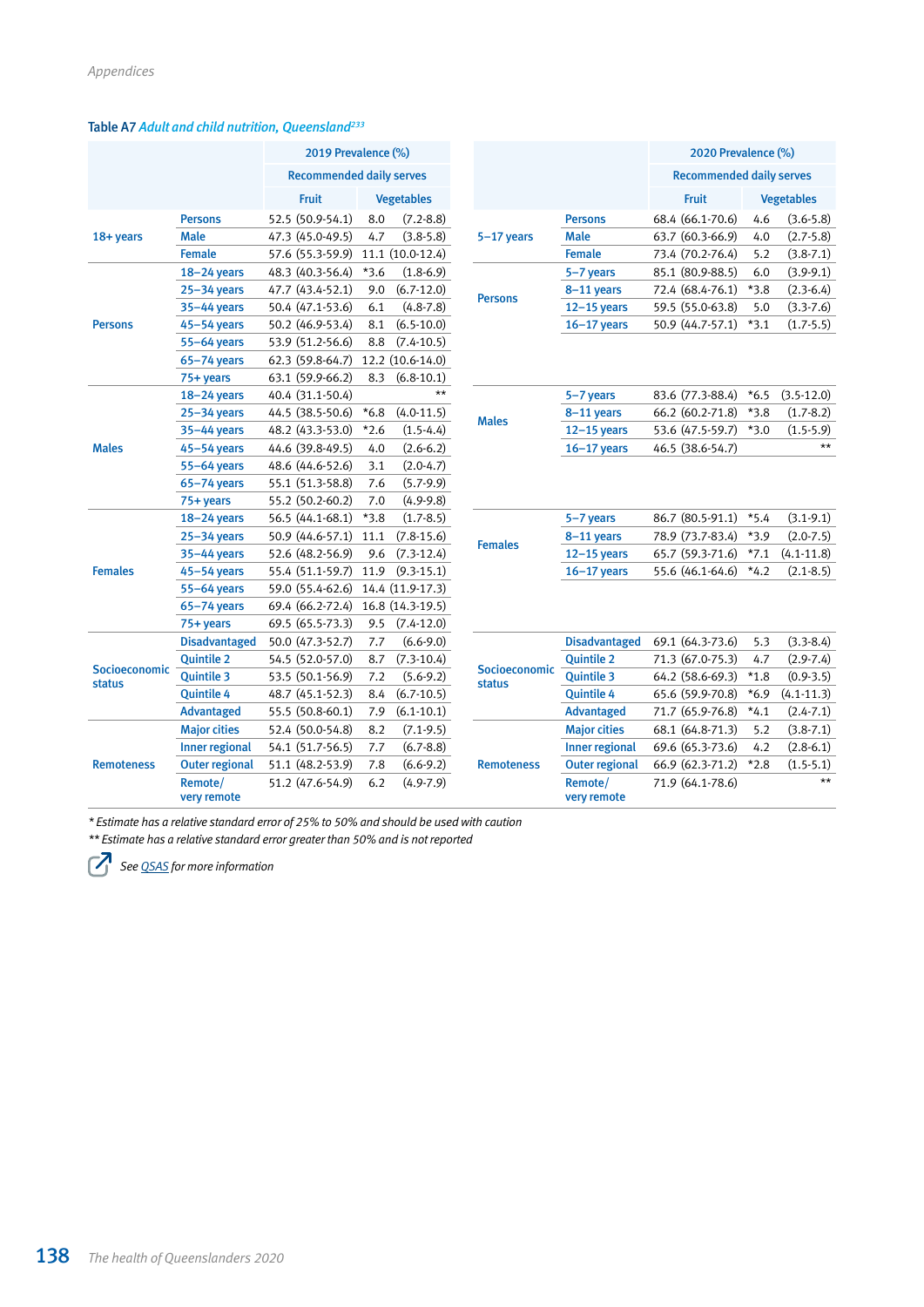## Table A8 *All dietary risks attributable health burden90*

|                                            |                              |                          | Australia 2015 |       |       |
|--------------------------------------------|------------------------------|--------------------------|----------------|-------|-------|
| Condition <sup>1</sup>                     | <b>Disease group</b>         | <b>Attributable DALY</b> | % DALY         | % YLL | % YLD |
| Acute lymphoblastic leukaemia              | Cancer and other neoplasms   | 10                       | 0.2            | 0.2   | 0.2   |
| Acute myeloid leukaemia                    | Cancer and other neoplasms   | 44                       | 0.2            | 0.2   | 0.2   |
| <b>Aortic aneurysm</b>                     | Cardiovascular diseases      | 995                      | 7.3            | 7.3   | 7.7   |
| <b>Asthma</b>                              | Respiratory diseases         | 1012                     | 0.8            | 0.8   | 0.8   |
| <b>Atrial fibrillation and flutter</b>     | Cardiovascular diseases      | 3439                     | 7.7            | 6.8   | 8.2   |
| <b>Back pain and problems</b>              | Musculoskeletal conditions   | 383                      | 0.2            | 0.0   | 0.2   |
| <b>Bowel cancer</b>                        | Cancer and other neoplasms   | 21,097                   | 21.8           | 21.8  | 21.5  |
| <b>Breast cancer</b>                       | Cancer and other neoplasms   | 222                      | 0.3            | 0.3   | 0.3   |
| Cardiomyopathy                             | Cardiovascular diseases      | 1839                     | 7.3            | 7.4   | 6.6   |
| <b>Cataract</b>                            | Hearing and vision disorders | 8                        | 0.2            |       | 0.2   |
| <b>Chronic kidney disease</b>              | Kidney and urinary diseases  | 4921                     | 8.5            | 8.5   | 8.5   |
| Chronic lymphocytic leukaemia              | Cancer and other neoplasms   | 11                       | 0.2            | 0.2   | 0.2   |
| Chronic myeloid leukaemia                  | Cancer and other neoplasms   | 5                        | 0.3            | 0.3   | 0.3   |
| <b>Coronary heart disease</b>              | Cardiovascular diseases      | 204,071                  | 62.1           | 62.3  | 61.3  |
| <b>Dementia</b>                            | Neurological conditions      | 634                      | 0.4            | 0.4   | 0.4   |
| <b>Gallbladder and bile duct disease</b>   | Gastrointestinal disorders   | 45                       | 0.7            | 0.7   | 0.9   |
| Gallbladder cancer                         | Cancer and other neoplasms   | 20                       | 0.4            | 0.4   | 0.4   |
| Gout                                       | Musculoskeletal conditions   | 49                       | 0.9            | 0.7   | 0.9   |
| <b>Hypertensive heart disease</b>          | Cardiovascular diseases      | 1142                     | 9.6            | 9.6   | 8.9   |
| <b>Inflammatory heart disease</b>          | Cardiovascular diseases      | 74                       | 1.5            | 1.5   | 1.4   |
| <b>Kidney cancer</b>                       | Cancer and other neoplasms   | 95                       | 0.5            | 0.5   | 0.5   |
| Lip and oral cavity cancer                 | Cancer and other neoplasms   | 497                      | 4.6            | 4.6   | 4.5   |
| <b>Liver cancer</b>                        | Cancer and other neoplasms   | 209                      | 0.6            | 0.6   | 0.5   |
| Lung cancer                                | Cancer and other neoplasms   | 12,459                   | 7.9            | 7.9   | 7.7   |
| <b>Myeloma</b>                             | Cancer and other neoplasms   | 37                       | 0.2            | 0.2   | 0.2   |
| Nasopharyngeal cancer                      | Cancer and other neoplasms   | 95                       | 4.4            | 4.4   | 4.3   |
| Non-Hodgkin lymphoma                       | Cancer and other neoplasms   | 57                       | 0.2            | 0.2   | 0.2   |
| <b>Oesophageal cancer</b>                  | Cancer and other neoplasms   | 187                      | 0.8            | 0.8   | 0.7   |
| <b>Osteoarthritis</b>                      | Musculoskeletal conditions   | 691                      | 0.6            | 0.0   | 0.6   |
| Other cardiovascular diseases              | Cardiovascular diseases      | 3394                     | 7.7            | 7.7   | 7.7   |
| <b>Other leukaemias</b>                    | Cancer and other neoplasms   | 11                       | 0.2            | 0.2   | 0.2   |
| Other lip, oral cavity and pharynx cancers | Cancer and other neoplasms   | 342                      | 4.6            | 4.6   | 4.5   |
| <b>Ovarian cancer</b>                      | Cancer and other neoplasms   | 14                       | 0.1            | 0.1   | 0.1   |
| <b>Pancreatic cancer</b>                   | Cancer and other neoplasms   | 99                       | 0.2            | 0.2   | 0.2   |
| Peripheral vascular disease                | Cardiovascular diseases      | 501                      | 5.7            | 5.7   | 5.9   |
| <b>Rheumatic heart disease</b>             | Cardiovascular diseases      | 393                      | 5.5            | 5.5   | 5.5   |
| <b>Stomach cancer</b>                      | Cancer and other neoplasms   | 1303                     | 6.0            | 6.0   | 5.9   |
| <b>Stroke</b>                              | Cardiovascular diseases      | 43,846                   | 34.2           | 33.7  | 37.4  |
| <b>Thyroid cancer</b>                      | Cancer and other neoplasms   | 13                       | 0.4            | 0.4   | 0.4   |
| <b>Type 2 diabetes</b>                     | Endocrine disorders          | 42,431                   | 41.3           | 37.2  | 43.6  |
| <b>Uterine cancer</b>                      | Cancer and other neoplasms   | 49                       | 0.5            | 0.5   | 0.5   |
|                                            |                              |                          |                |       |       |
|                                            | <b>Total</b>                 | 346,742                  | 7.3            | 11.1  | 3.5   |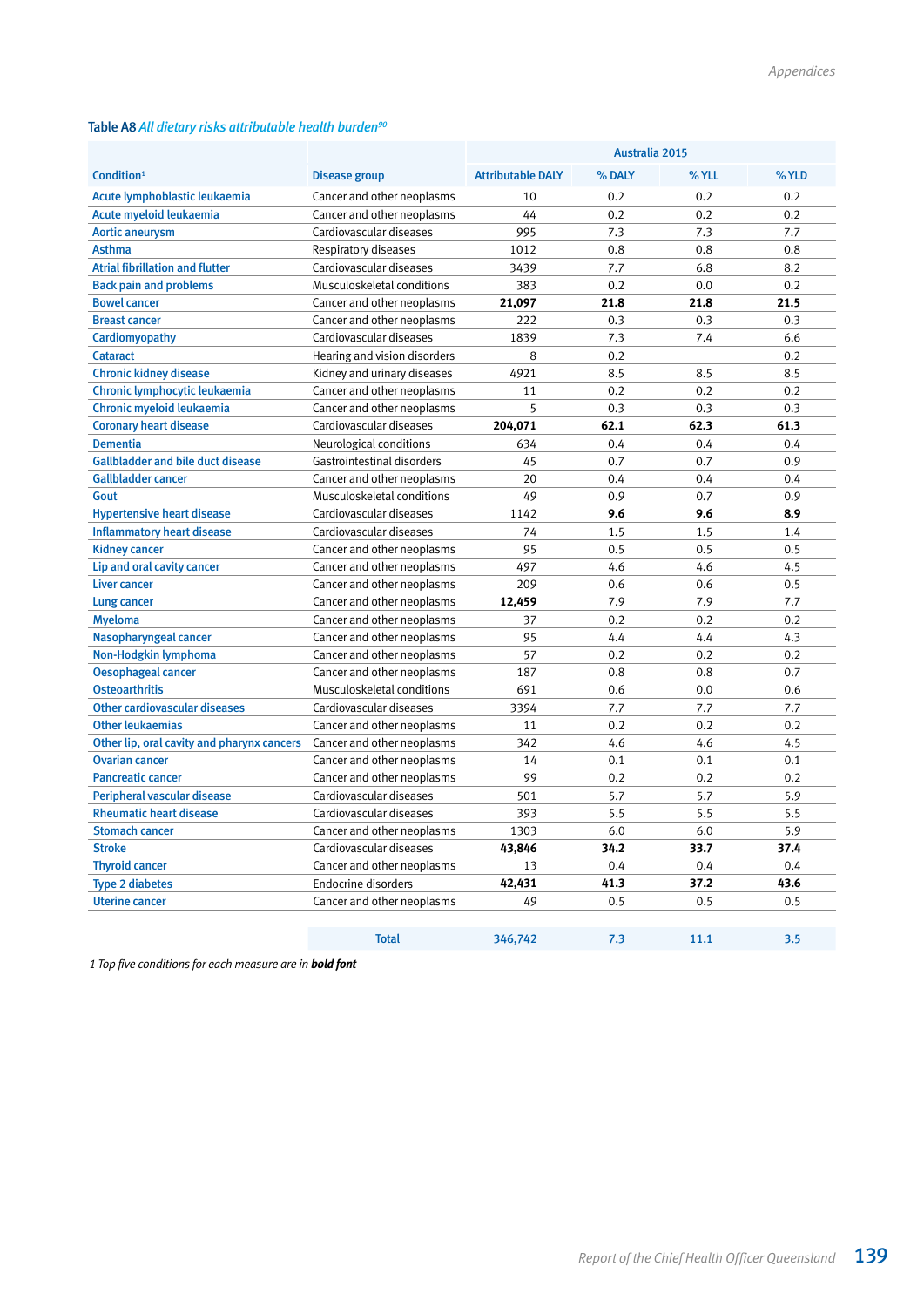## Table A9 *High blood pressure attributable health burden90*

|                                   |                             |                          | Australia 2015 |       |         |  |
|-----------------------------------|-----------------------------|--------------------------|----------------|-------|---------|--|
| Condition <sup>1</sup>            | Disease group               | <b>Attributable DALY</b> | % DALY         | % YLL | $%$ YLD |  |
| Aortic aneurysm                   | Cardiovascular diseases     | 4007                     | 29.3           | 29.3  | 31.3    |  |
| Atrial fibrillation and flutter   | Cardiovascular diseases     | 14,372                   | 32.2           | 30.2  | 33.4    |  |
| Cardiomyopathy                    | Cardiovascular diseases     | 6945                     | 27.7           | 27.6  | 28.9    |  |
| <b>Chronic kidney disease</b>     | Kidney and urinary diseases | 21,932                   | 37.9           | 38.0  | 37.7    |  |
| <b>Coronary heart disease</b>     | Cardiovascular diseases     | 142,789                  | 43.4           | 43.4  | 43.7    |  |
| <b>Dementia</b>                   | Neurological conditions     | 6311                     | 3.5            | 3.6   | 3.4     |  |
| <b>Hypertensive heart disease</b> | Cardiovascular diseases     | 7737                     | 64.9           | 64.9  | 63.7    |  |
| <b>Inflammatory heart disease</b> | Cardiovascular diseases     | 285                      | 5.6            | 5.5   | 6.0     |  |
| Other cardiovascular diseases     | Cardiovascular diseases     | 13,603                   | 30.9           | 30.9  | 30.9    |  |
| Peripheral vascular disease       | Cardiovascular diseases     | 2018                     | 22.9           | 22.8  | 23.4    |  |
| <b>Rheumatic heart disease</b>    | Cardiovascular diseases     | 1542                     | 21.6           | 21.7  | 21.3    |  |
| <b>Stroke</b>                     | Cardiovascular diseases     | 52,353                   | 40.9           | 40.8  | 41.1    |  |
|                                   |                             |                          |                |       |         |  |
|                                   | <b>Total</b>                | 273,894                  | 5.8            | 9.1   | 2.4     |  |

*1 Top five conditions for each measure are in bold font*

## Table A10 *High blood glucose attributable health burden90*

|                               |                              | Australia 2015           |        |       |         |
|-------------------------------|------------------------------|--------------------------|--------|-------|---------|
| Condition $1$                 | Disease group                | <b>Attributable DALY</b> | % DALY | % YLL | $%$ YLD |
| <b>Bladder cancer</b>         | Cancer and other neoplasms   | 1049                     | 6.3    | 6.3   | 6.5     |
| <b>Bowel cancer</b>           | Cancer and other neoplasms   | 5503                     | 5.7    | 5.6   | 6.1     |
| <b>Breast cancer</b>          | Cancer and other neoplasms   | 2915                     | 4.2    | 4.1   | 4.5     |
| <b>Cataract</b>               | Hearing and vision disorders | 216                      | 5.8    |       | 5.8     |
| <b>Chronic kidney disease</b> | Kidney and urinary diseases  | 34,501                   | 59.7   | 59.7  | 59.6    |
| <b>Coronary heart disease</b> | Cardiovascular diseases      | 22,083                   | 6.7    | 6.7   | 6.9     |
| <b>Dementia</b>               | Neurological conditions      | 10,045                   | 5.6    | 5.6   | 5.5     |
| Glaucoma                      | Hearing and vision disorders | 128                      | 5.4    |       | 5.4     |
| Liver cancer                  | Cancer and other neoplasms   | 2098                     | 5.9    | 5.9   | 6.2     |
| Lung cancer                   | Cancer and other neoplasms   | 9534                     | 6.1    | 6.0   | 6.3     |
| <b>Other diabetes</b>         | Endocrine disorders          | 4169                     | 100.0  | 100.0 | 100.0   |
| <b>Ovarian cancer</b>         | Cancer and other neoplasms   | 885                      | 4.8    | 4.8   | 5.0     |
| <b>Pancreatic cancer</b>      | Cancer and other neoplasms   | 2887                     | 5.9    | 5.9   | 6.1     |
| Peripheral vascular disease   | Cardiovascular diseases      | 1542                     | 17.5   | 17.2  | 19.1    |
| <b>Stroke</b>                 | Cardiovascular diseases      | 7843                     | 6.1    | 6.1   | 6.1     |
| <b>Type 1 diabetes</b>        | Endocrine disorders          | 14,729                   | 100.0  | 100.0 | 100.0   |
| <b>Type 2 diabetes</b>        | Endocrine disorders          | 102,714                  | 100.0  | 100.0 | 100.0   |
|                               |                              |                          |        |       |         |
|                               | <b>Total</b>                 | 222,840                  | 4.7    | 5.4   | 4.0     |
|                               |                              |                          |        |       |         |

*1 Top five conditions for each measure are in bold font*

## Table A11 *High blood cholesterol attributable health burden90*

|                               |                         |                          | Australia 2015 |       |       |
|-------------------------------|-------------------------|--------------------------|----------------|-------|-------|
| Condition <sup>1</sup>        | Disease group           | <b>Attributable DALY</b> | % DALY         | % YLL | % YLD |
| <b>Coronary heart disease</b> | Cardiovascular diseases | 121,898                  | 37.1           | 37.5  | 35.4  |
| <b>Stroke</b>                 | Cardiovascular diseases | 19.152                   | 15.0           | 14.9  | 15.6  |
|                               |                         |                          |                |       |       |
|                               | <b>Total</b>            | 141,050                  | 3.0            | 4.9   | 1.1   |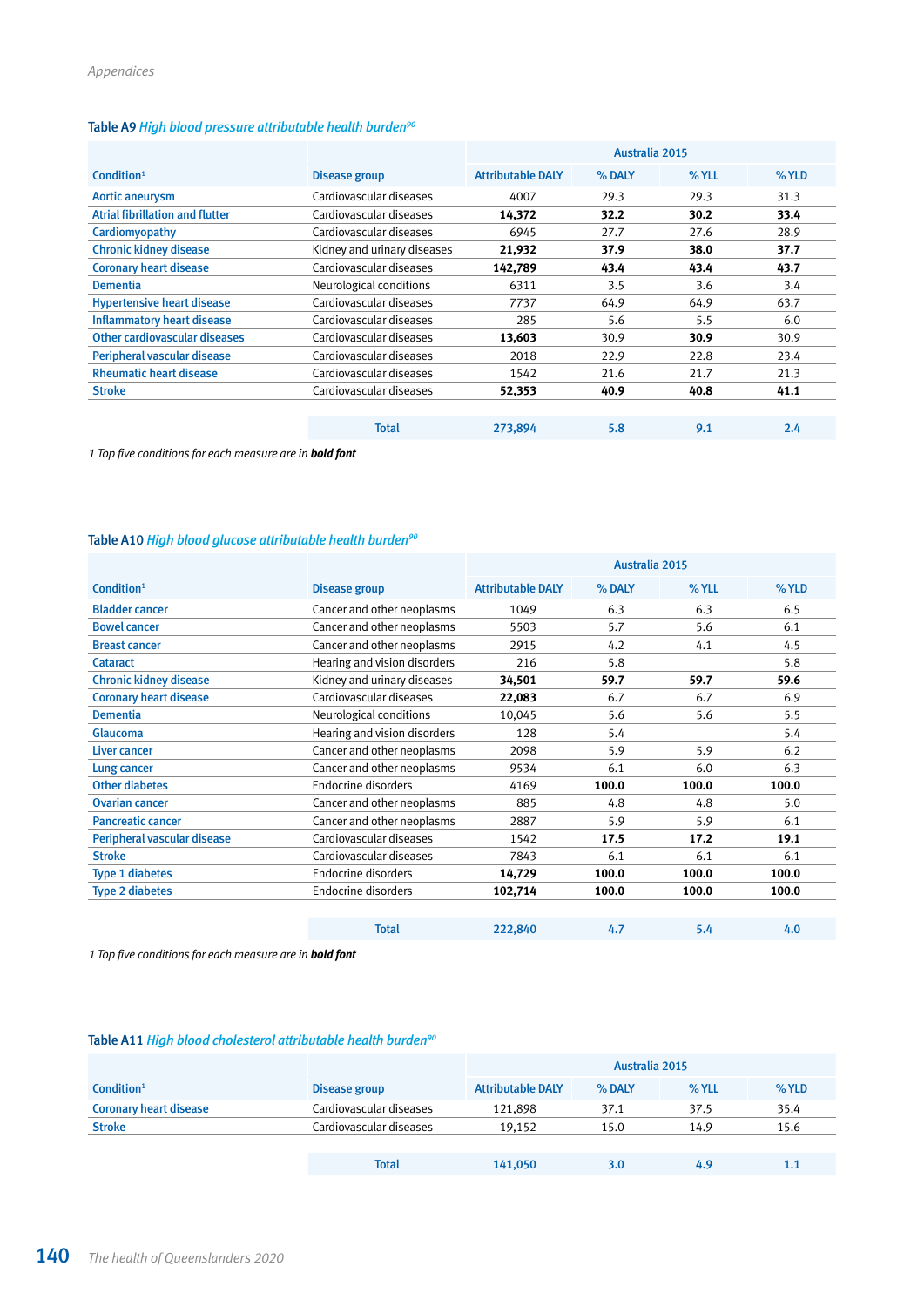|                   |                           | Prevalence (%)      |                         |                                                           |                                                          |  |
|-------------------|---------------------------|---------------------|-------------------------|-----------------------------------------------------------|----------------------------------------------------------|--|
|                   |                           | <b>Abstainers</b>   | Lifetime risky drinking | <b>Single occasion risky</b><br>drinking at least monthly | <b>Single occasion risky</b><br>drinking at least weekly |  |
|                   | <b>Persons</b>            | 16.8 (15.8-17.9)    | 22.5 (21.1-23.9)        | 30.6 (29.0-32.2)                                          | 15.5 (14.3-16.8)                                         |  |
| 18+ years         | <b>Males</b>              | 13.1 (11.8-14.6)    | 33.9 (31.6-36.3)        | 42.8 (40.4-45.2)                                          | 24.5 (22.4-26.8)                                         |  |
|                   | <b>Females</b>            | 20.3 (18.9-21.9)    | 11.5 (10.2-12.8)        | 18.9 (17.0-20.9)                                          | $(5.9 - 7.9)$<br>6.8                                     |  |
|                   |                           |                     |                         |                                                           |                                                          |  |
|                   | $18 - 24$ years           | 8.7 (5.8-12.8)      | 26.4 (19.5-34.8)        | 48.0 (39.8-56.4)                                          | 21.9 (15.6-29.9)                                         |  |
|                   | $25 - 34$ years           | 14.3 (11.8-17.3)    | 23.9 (20.7-27.5)        | 39.3 (35.5-43.3)                                          | 17.2 (14.4-20.4)                                         |  |
|                   | $35 - 44$ years           | 16.6 (14.2-19.3)    | 23.8 (21.1-26.7)        | 31.9 (28.9-35.0)                                          | 15.7 (13.5-18.1)                                         |  |
| <b>Persons</b>    | $45 - 54$ years           | 11.8 (9.9-14.0)     | 23.8 (21.1-26.8)        | 31.1 (28.1-34.3)                                          | 18.3 (15.8-21.0)                                         |  |
|                   | 55-64 years               | 18.5 (16.3-20.8)    | 23.0 (20.7-25.4)        | 25.7 (23.2-28.2)                                          | 14.8 (13.0-16.8)                                         |  |
|                   | $65 - 74$ years           | 23.4 (21.2-25.7)    | 19.1 (17.2-21.2)        | 17.2 (15.3-19.2)                                          | $9.9$ $(8.5-11.5)$                                       |  |
|                   | 75+ years                 | 32.7 (29.8-35.7)    | 11.3 (9.4-13.6)         | $9.4$ $(7.7-11.5)$                                        | 5.3<br>$(4.1 - 7.0)$                                     |  |
|                   |                           |                     |                         |                                                           |                                                          |  |
|                   | $18 - 24$ years           | $*10.4$ (6.0-17.5)  | 39.4 (28.1-51.8)        | 57.9 (46.6-68.5)                                          | 32.7 (22.1-45.5)                                         |  |
|                   | $25 - 34$ years           | $(6.9-13.5)$<br>9.7 | 36.4 (30.9-42.2)        | 54.7 (48.9-60.3)                                          | 27.6 (22.7-33.1)                                         |  |
|                   | $35 - 44$ years           | 12.2 (9.4-15.7)     | 34.2 (29.8-38.9)        | 42.7 (38.1-47.5)                                          | 23.8 (20.2-27.9)                                         |  |
| <b>Males</b>      | $45 - 54$ years           | 9.8 (7.2-13.2)      | 35.1 (30.4-40.1)        | 43.7 (38.8-48.8)                                          | 29.1 (24.7-34.0)                                         |  |
|                   | 55-64 years               | 14.8 (11.9-18.4)    | 33.5 (29.8-37.6)        | 37.9 (33.9-42.0)                                          | 22.6 (19.6-26.1)                                         |  |
|                   | $65 - 74$ years           | 18.8 (15.8-22.1)    | 30.1 (26.7-33.6)        | 28.6 (25.3-32.2)                                          | 16.7 (14.3-19.5)                                         |  |
|                   | 75+ years                 | 23.3 (19.5-27.6)    | 22.4 (18.5-26.9)        | 18.4 (14.8-22.6)                                          | $10.6$ $(8.0-14.1)$                                      |  |
|                   |                           |                     |                         |                                                           |                                                          |  |
|                   | $18 - 24$ years           | $*6.8$ (3.7-12.2)   | $*13.1$ (7.8-21.0)      | 37.8 (27.1-49.8)                                          | $(6.6 - 16.9)$<br>10.7                                   |  |
|                   | $25 - 34$ years           | 18.7 (14.8-23.3)    | $12.1$ $(9.0-16.1)$     | 24.8 (20.5-29.7)                                          | $(5.0 - 10.5)$<br>7.3                                    |  |
|                   | 35-44 years               | 21.0 (17.3-25.2)    | 13.6 (10.8-16.9)        | 21.2 (17.8-25.0)                                          | $(5.7 - 10.2)$<br>7.6                                    |  |
| <b>Females</b>    | $45 - 54$ years           | 13.7 (11.2-16.6)    | 13.1 (10.7-16.1)        | 19.1 (16.2-22.5)                                          | $(6.0-10.3)$<br>7.9                                      |  |
|                   | 55-64 years               | 22.0 (19.0-25.3)    | 12.9 (10.5-15.7)        | 13.9 (11.3-17.1)                                          | $(5.5-9.5)$<br>7.3                                       |  |
|                   | $65 - 74$ years           | 27.9 (24.9-31.1)    | 8.6 (6.8-10.7)          | 6.0<br>$(4.7 - 7.8)$                                      | $(2.3-4.7)$<br>3.3                                       |  |
|                   | 75+ years                 | 40.4 (36.4-44.6)    | 2.2<br>$(1.3-3.5)$      | $*2.0$<br>$(1.2 - 3.4)$                                   | $(0.5 - 2.0)$<br>$*1.0$                                  |  |
|                   |                           |                     |                         |                                                           |                                                          |  |
|                   | <b>Disadvantaged</b>      | 22.4 (20.4-24.6)    | 22.1 (20.1-24.3)        | 30.0 (27.6-32.4)                                          | 16.7 (14.8-18.7)                                         |  |
| Socioeconomic     | <b>Quintile 2</b>         | 17.7 (15.9-19.7)    | 23.9 (21.6-26.3)        | 31.9 (29.4-34.5)                                          | 16.9 (15.0-19.0)                                         |  |
| <b>status</b>     | <b>Quintile 3</b>         | 15.9 (13.9-18.3)    | 23.5 (19.7-27.7)        | 30.4 (26.3-34.7)                                          | 16.9 (13.3-21.3)                                         |  |
|                   | <b>Quintile 4</b>         | 14.8 (12.6-17.3)    | 21.6 (18.8-24.7)        | 31.2 (27.6-35.0)                                          | 15.0 (12.5-17.8)                                         |  |
|                   | <b>Advantaged</b>         | 14.2 (11.8-17.1)    | 21.4 (17.9-25.2)        | 29.4 (25.3-33.8)                                          | 12.5 (9.8-15.6)                                          |  |
|                   |                           |                     |                         |                                                           |                                                          |  |
|                   | <b>Major cities</b>       | 16.2 (14.8-17.8)    | 21.2 (19.2-23.4)        | 29.3 (27.0-31.8)                                          | 14.4 (12.6-16.4)                                         |  |
| <b>Remoteness</b> | <b>Inner regional</b>     | 17.7 (16.2-19.3)    | 22.2 (20.0-24.5)        | 30.2 (27.9-32.7)                                          | 15.4 (13.9-17.2)                                         |  |
|                   | <b>Outer regional</b>     | 17.9 (15.9-20.1)    | 26.8 (24.5-29.4)        | 34.1 (31.4-36.8)                                          | 19.3 (17.2-21.6)                                         |  |
|                   | <b>Remote/very remote</b> | 17.7 (15.2-20.5)    | 28.6 (25.5-32.0)        | 39.9 (36.1-43.8)                                          | 20.6 (17.8-23.7)                                         |  |

#### Table A12 *Adult alcohol consumption, Queensland, 2020233*

*\* Estimate has a relative standard error of 25% to 50% and should be used with caution*

*Note 1: Low risk drinking has not been included, and neither has more than monthly occasion risky drinking Note 2: Single occasion risky drinking at least monthly also includes at least weekly drinking*

*See [QSAS](https://www.health.qld.gov.au/research-reports/population-health/preventive-health-surveys/detailed-data) for more information, including alcohol prevalence updated to the 2020 NHMRC alcohol guidelines* **72**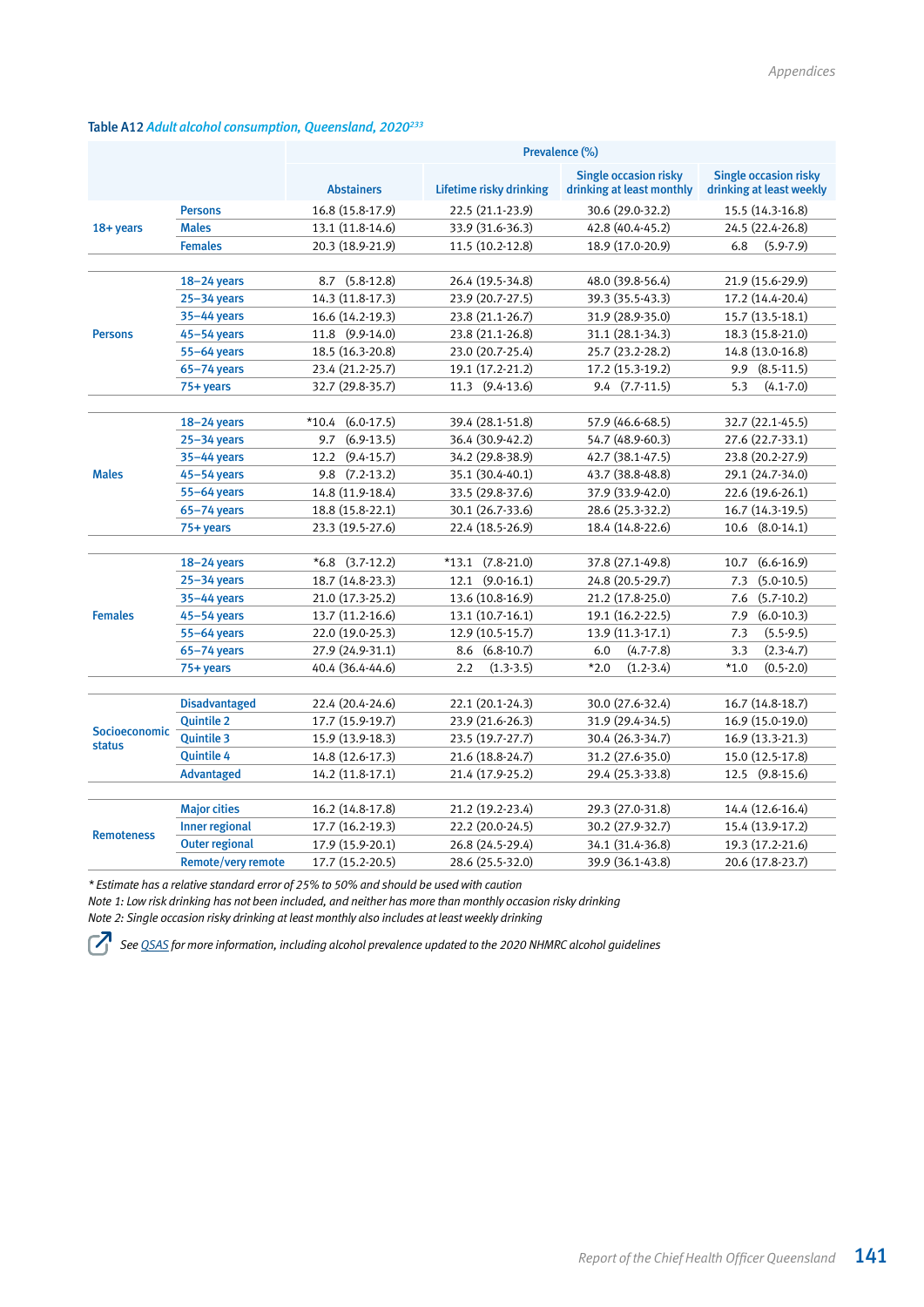#### Table A13 *Alcohol use attributable health burden90*

|                                            |                                       | Australia 2015           |        |       |         |
|--------------------------------------------|---------------------------------------|--------------------------|--------|-------|---------|
| Condition <sup>1</sup>                     | <b>Disease group</b>                  | <b>Attributable DALY</b> | % DALY | % YLL | $%$ YLD |
| <b>Alcohol use disorders</b>               | Mental and substance use<br>disorders | 68.455                   | 100.0  | 100.0 | 100.0   |
| <b>Atrial fibrillation and flutter</b>     | Cardiovascular diseases               | 4132                     | 9.3    | 9.0   | 9.4     |
| <b>Bowel cancer</b>                        | Cancer and other neoplasms            | 5346                     | 5.5    | 5.5   | 5.8     |
| <b>Breast cancer</b>                       | Cancer and other neoplasms            | 7024                     | 10.0   | 10.0  | 10.0    |
| <b>Chronic liver disease</b>               | Gastrointestinal disorders            | 16,261                   | 28.0   | 28.0  | 28.2    |
| <b>Coronary heart disease</b>              | Cardiovascular diseases               | 11,458                   | 3.5    | 3.5   | 3.6     |
| <b>Drowning</b>                            | External causes of Injury             | 1184                     | 11.0   | 11.1  | 8.1     |
| <b>Epilepsy</b>                            | Neurological conditions               | 5510                     | 13.3   | 14.1  | 13.1    |
| <b>Falls</b>                               | External causes of Injury             | 4959                     | 7.5    | 7.8   | 7.1     |
| Fire, burns and scalds                     | External causes of Injury             | 353                      | 10.4   | 12.0  | 9.0     |
| <b>Homicide and violence</b>               | External causes of Injury             | 2580                     | 14.1   | 13.6  | 15.8    |
| <b>Hypertensive heart disease</b>          | Cardiovascular diseases               | 1074                     | 9.0    | 9.0   | 8.4     |
| Laryngeal cancer                           | Cancer and other neoplasms            | 893                      | 21.6   | 21.6  | 21.3    |
| Lip and oral cavity cancer                 | Cancer and other neoplasms            | 3556                     | 32.6   | 32.7  | 31.7    |
| <b>Liver cancer</b>                        | Cancer and other neoplasms            | 14,414                   | 40.2   | 40.2  | 40.3    |
| <b>Lower respiratory infections</b>        | Infectious diseases                   | 2855                     | 7.3    | 7.6   | 5.9     |
| Nasopharyngeal cancer                      | Cancer and other neoplasms            | 748                      | 34.2   | 34.2  | 33.1    |
| <b>Oesophageal cancer</b>                  | Cancer and other neoplasms            | 4812                     | 19.7   | 19.7  | 18.4    |
| <b>Other land transport injuries</b>       | External causes of Injury             | 2796                     | 24.3   | 23.5  | 25.3    |
| Other lip, oral cavity and pharynx cancers | Cancer and other neoplasms            | 2652                     | 35.3   | 35.3  | 35.1    |
| <b>Other unintentional injuries</b>        | External causes of Injury             | 3468                     | 12.2   | 12.4  | 11.8    |
| <b>Pancreatitis</b>                        | Gastrointestinal disorders            | 466                      | 10.0   | 10.0  | 10.0    |
| <b>Poisoning</b>                           | External causes of Injury             | 7744                     | 12.4   | 12.4  | 10.6    |
| RTI - motorcyclists                        | External causes of Injury             | 3198                     | 27.7   | 27.8  | 27.0    |
| RTI - motor vehicle occupants              | External causes of Injury             | 9378                     | 22.4   | 22.3  | 23.0    |
| RTI - pedal cyclists                       | External causes of Injury             | 827                      | 26.9   | 29.0  | 24.9    |
| RTI - pedestrians                          | External causes of Injury             | 1332                     | 23.2   | 23.5  | 21.4    |
| Suicide and self-inflicted injuries        | External causes of Injury             | 19,415                   | 14.3   | 14.4  | 11.4    |
| <b>Stroke</b>                              | Cardiovascular diseases               | 6816                     | 5.3    | 5.4   | 5.0     |
|                                            |                                       |                          |        |       |         |
|                                            | <b>Total</b>                          | 213,705                  | 4.5    | 5.6   | 3.4     |

*1 Top five conditions for each measure are in bold font RTI: Road traffic injuries*

#### Table A14 *Illicit drug use attributable health burden90*

|                                        |                                    | Australia 2015           |        |       |      |
|----------------------------------------|------------------------------------|--------------------------|--------|-------|------|
| Condition <sup>1</sup>                 | Disease group                      | <b>Attributable DALY</b> | % DALY | % YLL | %YLD |
| <b>Anxiety disorders</b>               | Mental and substance use disorders | 769                      | 0.5    | 0.2   | 0.5  |
| <b>Chronic liver disease</b>           | Gastrointestinal disorders         | 14,158                   | 24.4   | 24.4  | 24.2 |
| <b>Depressive disorders</b>            | Mental and substance use disorders | 684                      | 0.5    | 0.1   | 0.5  |
| Drug use disorders (excluding alcohol) | Mental and substance use disorders | 39,347                   | 99.8   | 99.4  | 99.9 |
| <b>Hepatitis B (acute)</b>             | Infectious diseases                | 240                      | 37.2   | 37.2  | 36.7 |
| <b>Hepatitis C (acute)</b>             | Infectious diseases                | 141                      | 74.5   | 74.5  | 76.7 |
| <b>HIV/AIDS</b>                        | Infectious diseases                | 267                      | 7.9    | 7.8   | 8.0  |
| Liver cancer                           | Cancer and other neoplasms         | 8510                     | 23.8   | 23.8  | 23.8 |
| <b>Poisoning</b>                       | External causes of Injury          | 42,613                   | 45.5   | 45.7  | 27.3 |
| RTI - motor vehicle occupants          | External causes of Injury          | 1631                     | 3.9    | 4.0   | 2.9  |
| RTI – motorcyclists                    | External causes of Injury          | 557                      | 4.8    | 5.0   | 4.2  |
| Schizophrenia                          | Mental and substance use disorders | 1009                     | 2.9    | 0.4   | 2.9  |
| Suicide and self-inflicted injuries    | External causes of Injury          | 18,162                   | 13.4   | 13.4  | 11.1 |
|                                        |                                    |                          |        |       |      |

| <b>Total</b><br>128,087<br>2.7<br>3.7<br>1.7 |
|----------------------------------------------|
|----------------------------------------------|

*1 Top five conditions for each measure are in bold font RTI: Road traffic injuries*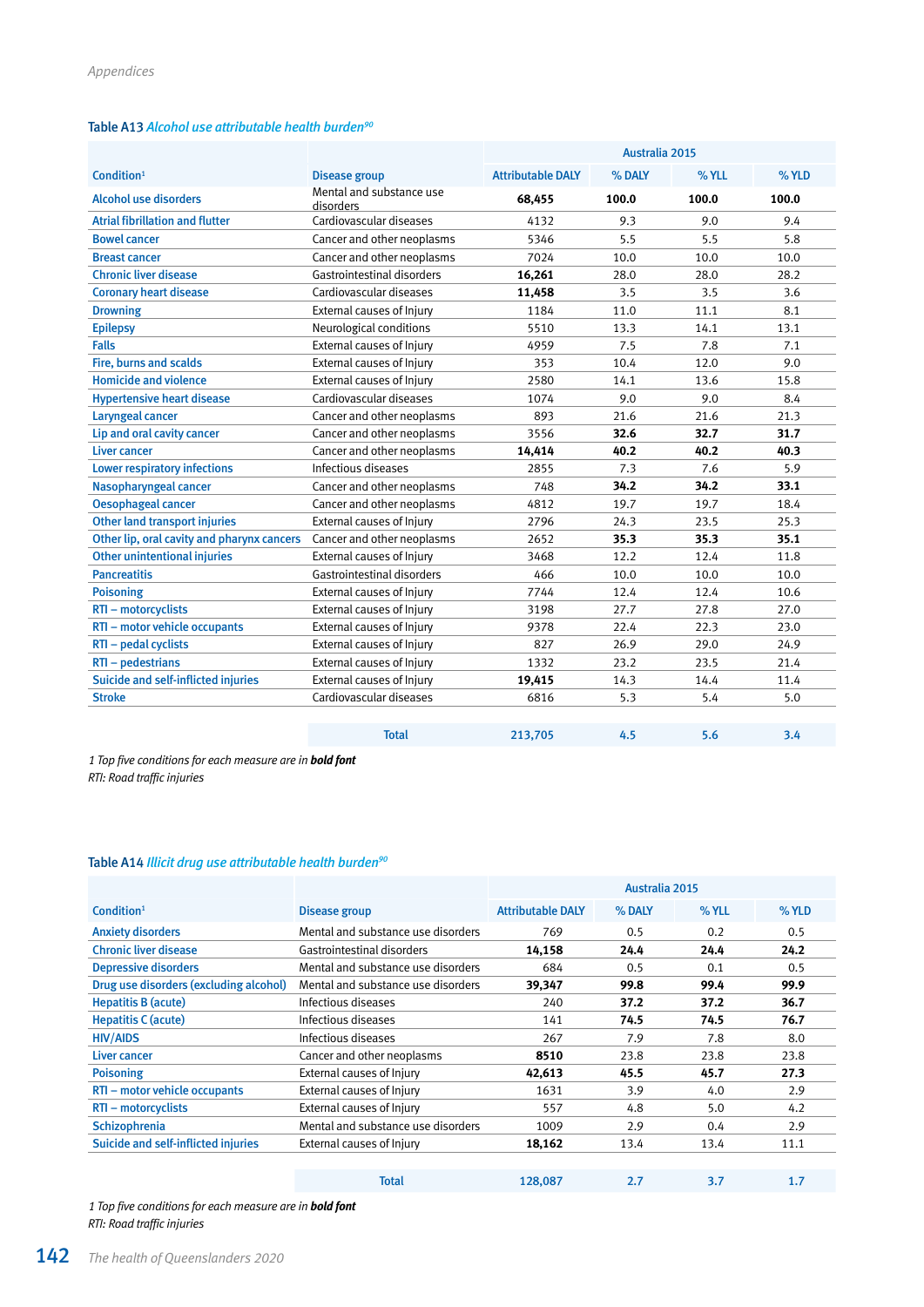## Table A15 *Adult physical activity, Queensland, 2020233*

|                   |                       | Prevalence (%)                                                                                       |                                                                            |                                                    |  |  |
|-------------------|-----------------------|------------------------------------------------------------------------------------------------------|----------------------------------------------------------------------------|----------------------------------------------------|--|--|
|                   |                       | <b>Sufficient physical activity:</b><br>150 minutes or more over<br>at least 5 sessions in past week | <b>Insufficient</b><br>physical activity:<br>insufficient time or sessions | Inactive:<br>not active on any day<br>in past week |  |  |
|                   | <b>Persons</b>        | 58.7 (57.1-60.4)                                                                                     | 29.7 (28.2-31.3)                                                           | 11.5 (10.6-12.5)                                   |  |  |
| 18+ years         | <b>Male</b>           | 61.8 (59.4-64.1)                                                                                     | 26.8 (24.8-28.9)                                                           | 11.4 (10.1-12.9)                                   |  |  |
|                   | <b>Female</b>         | 55.8 (53.4-58.1)                                                                                     | 32.6 (30.4-34.9)                                                           | 11.6 (10.4-13.0)                                   |  |  |
|                   |                       |                                                                                                      |                                                                            |                                                    |  |  |
|                   | $18 - 24$ years       | 64.1 (55.9-71.6)                                                                                     | 28.3 (21.3-36.5)                                                           | 7.6 (4.6-12.2)                                     |  |  |
|                   | $25 - 34$ years       | 65.7 (61.9-69.3)                                                                                     | 25.5 (22.3-29.0)                                                           | 8.8 (6.8-11.2)                                     |  |  |
|                   | 35-44 years           | 59.4 (56.1-62.7)                                                                                     | 29.9 (26.9-33.1)                                                           | 10.7 (8.7-13.0)                                    |  |  |
| <b>Persons</b>    | $45 - 54$ years       | 61.1 (57.8-64.3)                                                                                     | 28.1 (25.2-31.2)                                                           | 10.8 (9.1-12.9)                                    |  |  |
|                   | 55-64 years           | 50.2 (47.2-53.1)                                                                                     | 34.1 (31.4-37.0)                                                           | 15.7 (13.6-18.0)                                   |  |  |
|                   | $65 - 74$ years       | 50.7 (48.1-53.3)                                                                                     | 33.0 (30.6-35.5)                                                           | 16.3 (14.5-18.3)                                   |  |  |
|                   | $75 + years$          | 43.0 (34.6-51.8)                                                                                     | 40.1 (31.9-48.9)                                                           | 16.9 (11.8-23.5)                                   |  |  |
|                   |                       |                                                                                                      |                                                                            |                                                    |  |  |
|                   | $18 - 24$ years       | 67.9 (57.2-77.0)                                                                                     | 22.1 (14.7-31.6)                                                           | $*10.0$ (5.3-18.3)                                 |  |  |
|                   | $25 - 34$ years       | 68.1 (62.6-73.1)                                                                                     | 23.5 (19.2-28.5)                                                           | 8.4 (5.7-12.1)                                     |  |  |
| <b>Males</b>      | 35-44 years           | 63.6 (58.8-68.2)                                                                                     | 25.8 (21.8-30.2)                                                           | 10.6 (7.9-14.1)                                    |  |  |
|                   | $45 - 54$ years       | 65.3 (60.5-69.8)                                                                                     | 25.2 (21.1-29.7)                                                           | 9.5 (7.3-12.3)                                     |  |  |
|                   | 55-64 years           | 51.1 (46.8-55.4)                                                                                     | 34.3 (30.4-38.5)                                                           | 14.6 (12.0-17.6)                                   |  |  |
|                   | $65 - 74$ years       | 53.0 (49.1-56.9)                                                                                     | 30.2 (26.7-33.9)                                                           | 16.8 (14.2-19.7)                                   |  |  |
|                   | $75 + years$          | 49.1 (37.3-61.0)                                                                                     | 32.3 (22.2-44.4)                                                           | 18.6 (11.6-28.5)                                   |  |  |
|                   |                       |                                                                                                      |                                                                            |                                                    |  |  |
|                   | $18 - 24$ years       | 60.2 (47.9-71.4)                                                                                     | 34.7 (23.8-47.5)                                                           | $*5.0$ $(2.4-10.3)$                                |  |  |
|                   | $25 - 34$ years       | 63.4 (58.1-68.4)                                                                                     | 27.5 (23.0-32.4)                                                           | $9.1 (6.5-12.7)$                                   |  |  |
|                   | 35-44 years           | 55.2 (50.6-59.8)                                                                                     | 34.0 (29.8-38.6)                                                           | $10.7$ $(8.1-14.1)$                                |  |  |
| <b>Females</b>    | $45 - 54$ years       | 57.1 (52.6-61.5)                                                                                     | 30.9 (26.9-35.2)                                                           | 12.1 (9.5-15.2)                                    |  |  |
|                   | 55-64 years           | 49.3 (45.3-53.2)                                                                                     | 34.0 (30.3-37.8)                                                           | 16.8 (13.8-20.3)                                   |  |  |
|                   | 65-74 years           | 48.4 (44.9-51.9)                                                                                     | 35.8 (32.5-39.2)                                                           | 15.8 (13.4-18.6)                                   |  |  |
|                   | 75+ years             | 35.6 (25.0-47.9)                                                                                     | 49.5 (37.4-61.8)                                                           | $*14.8$ (8.5-24.5)                                 |  |  |
|                   |                       |                                                                                                      |                                                                            |                                                    |  |  |
|                   | <b>Disadvantaged</b>  | 49.6 (46.8-52.4)                                                                                     | 33.0 (30.5-35.6)                                                           | 17.4 (15.1-19.9)                                   |  |  |
| Socioeconomic     | <b>Quintile 2</b>     | 55.9 (53.0-58.8)                                                                                     | 30.5 (27.9-33.1)                                                           | 13.6 (11.9-15.6)                                   |  |  |
| <b>status</b>     | <b>Quintile 3</b>     | 58.8 (54.8-62.7)                                                                                     | 30.5 (27.0-34.2)                                                           | 10.7 (8.9-12.9)                                    |  |  |
|                   | <b>Quintile 4</b>     | 62.1 (58.5-65.5)                                                                                     | 28.5 (25.4-31.8)                                                           | $9.4$ $(7.6-11.6)$                                 |  |  |
|                   | <b>Advantaged</b>     | 65.0 (60.2-69.4)                                                                                     | 27.1 (22.9-31.8)                                                           | $7.9$ $(5.9-10.6)$                                 |  |  |
|                   |                       |                                                                                                      |                                                                            |                                                    |  |  |
|                   | <b>Major cities</b>   | 61.4 (58.9-63.8)                                                                                     | 28.4 (26.2-30.8)                                                           | 10.2 (8.9-11.6)                                    |  |  |
| <b>Remoteness</b> | Inner regional        | 52.6 (50.0-55.1)                                                                                     | 32.5 (30.2-34.8)                                                           | 14.9 (13.2-16.8)                                   |  |  |
|                   | <b>Outer regional</b> | 56.9 (53.9-59.9)                                                                                     | 31.2 (28.4-34.1)                                                           | 11.9 (10.1-13.8)                                   |  |  |
|                   | Remote/very remote    | 54.8 (50.8-58.8)                                                                                     | 30.5 (26.9-34.5)                                                           | 14.6 (12.1-17.6)                                   |  |  |

*\* Estimate has a relative standard error of 25% to 50% and should be used with caution*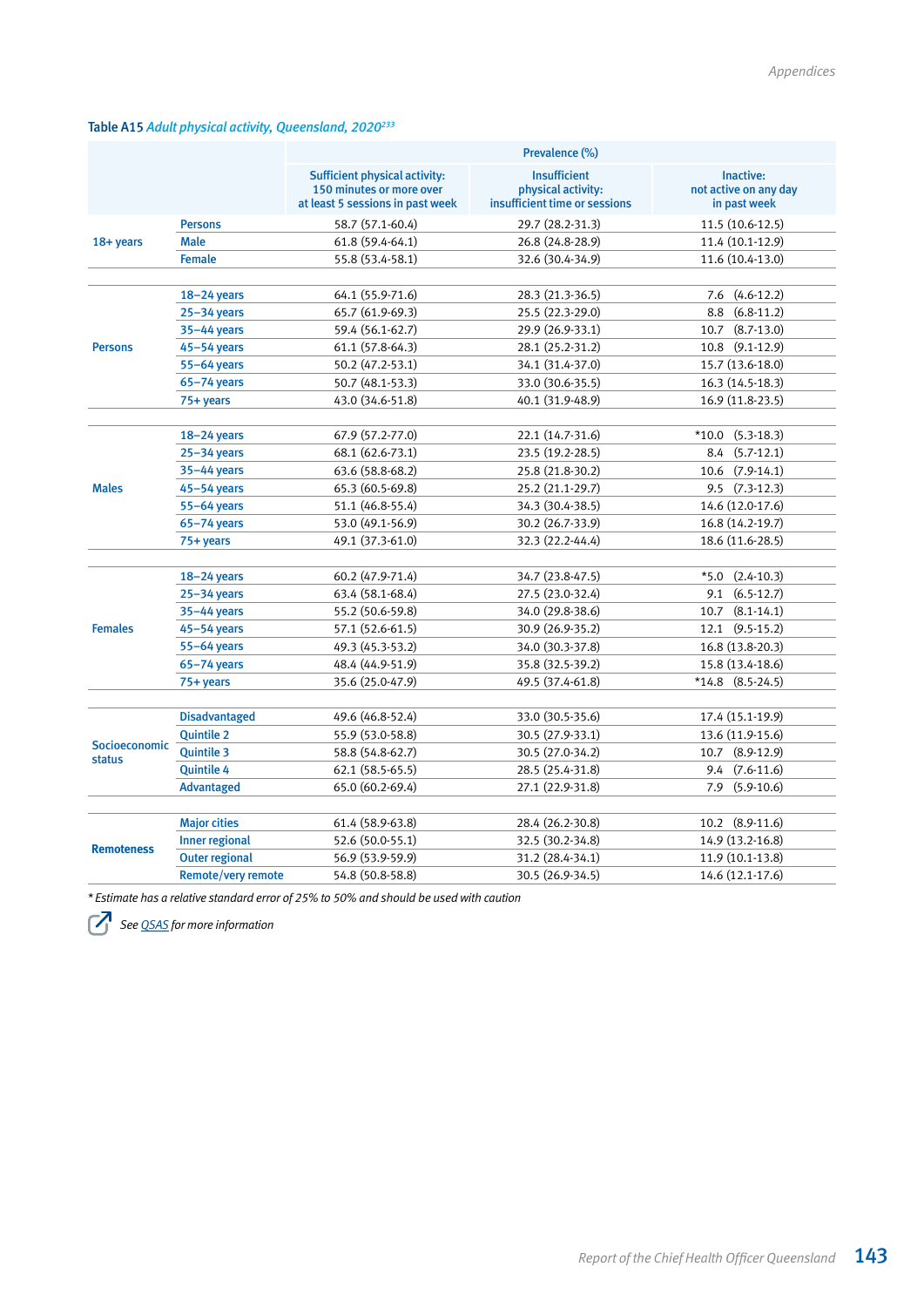| Table A16 Child physical activity, Queensland, 2020 <sup>233</sup> |  |  |  |  |
|--------------------------------------------------------------------|--|--|--|--|
|--------------------------------------------------------------------|--|--|--|--|

|                   |                       | Prevalence (%)                                                            |                                                  |                                                 |  |  |
|-------------------|-----------------------|---------------------------------------------------------------------------|--------------------------------------------------|-------------------------------------------------|--|--|
|                   |                       | <b>Sufficient physical activity:</b><br>active every day of the past week | <b>Active 4 or more days</b><br>of the past week | Inactive:<br>not active on any day in past week |  |  |
|                   | <b>Persons</b>        | 45.7 (43.3-48.2)                                                          | 73.7 (71.4-75.9)                                 | 5.6<br>$(4.5 - 6.9)$                            |  |  |
| $5-17$ years      | <b>Male</b>           | 49.7 (46.2-53.1)                                                          | 76.9 (73.9-79.7)                                 | $(3.5-6.3)$<br>4.7                              |  |  |
|                   | <b>Female</b>         | 41.6 (38.2-45.2)                                                          | 70.3 (66.8-73.6)                                 | 6.4<br>$(4.7 - 8.7)$                            |  |  |
|                   |                       |                                                                           |                                                  |                                                 |  |  |
|                   | 5-7 years             | 66.8 (61.5-71.7)                                                          | 89.0 (84.8-92.1)                                 | $\star\star$                                    |  |  |
| <b>Persons</b>    | 8-11 years            | 52.1 (47.8-56.3)                                                          | 82.8 (79.4-85.8)                                 | $(1.7-4.4)$<br>2.8                              |  |  |
|                   | $12-15$ years         | 31.3 (27.4-35.5)                                                          | 60.2 (55.5-64.7)                                 | 6.8<br>$(4.8-9.5)$                              |  |  |
|                   | $16 - 17$ years       | 27.0 (21.9-33.0)                                                          | 56.2 (50.0-62.2)                                 | 14.2 (10.3-19.2)                                |  |  |
|                   | 5-7 years             | 71.9 (65.0-78.0)                                                          | 91.6 (87.0-94.7)                                 | $**$                                            |  |  |
|                   | 8-11 years            | 54.4 (48.4-60.3)                                                          | 84.5 (79.9-88.1)                                 | $(1.3-4.8)$<br>$*2.5$                           |  |  |
| <b>Males</b>      | $12-15$ years         | 37.5 (31.9-43.5)                                                          | 65.1 (58.7-71.1)                                 | 6.6<br>$(4.0-10.7)$                             |  |  |
|                   | $16-17$ years         | 27.6 (21.0-35.4)                                                          | 60.4 (52.2-68.0)                                 | $(6.7 - 16.6)$<br>10.7                          |  |  |
|                   |                       |                                                                           |                                                  |                                                 |  |  |
|                   | 5-7 years             | 61.4 (53.4-68.8)                                                          | 86.3 (78.9-91.4)                                 | $**$                                            |  |  |
| <b>Females</b>    | 8-11 years            | 49.6 (43.6-55.6)                                                          | 81.1 (75.7-85.6)                                 | $*3.1$<br>$(1.5-5.9)$                           |  |  |
|                   | $12-15$ years         | 24.8 (19.6-30.8)                                                          | 55.1 (48.2-61.7)                                 | $7.0$ $(4.3-11.2)$                              |  |  |
|                   | $16 - 17$ years       | 26.5 (18.8-35.8)                                                          | 51.8 (42.5-61.0)                                 | 17.9 (11.7-26.4)                                |  |  |
|                   |                       |                                                                           |                                                  |                                                 |  |  |
|                   | <b>Disadvantaged</b>  | 50.0 (44.8-55.2)                                                          | 77.0 (72.4-81.0)                                 | $(4.0-9.1)$<br>6.1                              |  |  |
| Socioeconomic     | <b>Ouintile 2</b>     | 47.5 (42.7-52.5)                                                          | 73.8 (69.1-77.9)                                 | $(2.8 - 6.8)$<br>4.4                            |  |  |
| <b>status</b>     | <b>Quintile 3</b>     | 43.3 (37.9-48.9)                                                          | 73.3 (68.0-78.1)                                 | $(4.2 - 10.1)$<br>6.6                           |  |  |
|                   | <b>Quintile 4</b>     | 47.5 (41.8-53.3)                                                          | 72.8 (67.2-77.8)                                 | $*6.5$<br>$(3.8-11.0)$                          |  |  |
|                   | <b>Advantaged</b>     | 40.4 (34.7-46.4)                                                          | 71.6 (65.6-76.8)                                 | $*4.4$<br>$(2.6 - 7.3)$                         |  |  |
|                   |                       |                                                                           |                                                  |                                                 |  |  |
|                   | <b>Major cities</b>   | 43.5 (40.1-47.0)                                                          | 72.5 (69.2-75.6)                                 | $(4.2 - 7.8)$<br>5.7                            |  |  |
| <b>Remoteness</b> | <b>Inner regional</b> | 47.8 (43.3-52.4)                                                          | 74.9 (70.7-78.6)                                 | $(4.1 - 8.3)$<br>5.9                            |  |  |
|                   | <b>Outer regional</b> | 47.9 (43.0-52.8)                                                          | 74.7 (70.3-78.7)                                 | $(3.1 - 7.3)$<br>4.8                            |  |  |
|                   | Remote/very remote    | 65.4 (57.2-72.7)                                                          | 85.0 (78.5-89.9)                                 | $*3.4$<br>$(1.8-6.4)$                           |  |  |

*\* Estimate has a relative standard error of 25% to 50% and should be used with caution*

*\*\* Estimate has a relative standard error greater than 50% and is not reported*

*See [QSAS](https://www.health.qld.gov.au/research-reports/population-health/preventive-health-surveys/detailed-data) for more information*

## Table A17 *Physical inactivity attributable health burden90*

|                               |                            | Australia 2015           |        |       |      |
|-------------------------------|----------------------------|--------------------------|--------|-------|------|
| Condition <sup>1</sup>        | Disease group              | <b>Attributable DALY</b> | % DALY | % YLL | %YLD |
| <b>Bowel cancer</b>           | Cancer and other neoplasms | 16,022                   | 16.5   | 16.5  | 17.0 |
| <b>Breast cancer</b>          | Cancer and other neoplasms | 7795                     | 11.1   | 11.1  | 11.2 |
| <b>Coronary heart disease</b> | Cardiovascular diseases    | 38,590                   | 11.7   | 11.7  | 11.7 |
| <b>Dementia</b>               | Neurological conditions    | 24,295                   | 13.5   | 13.5  | 13.6 |
| <b>Stroke</b>                 | Cardiovascular diseases    | 13,236                   | 10.3   | 10.2  | 10.9 |
| <b>Type 2 diabetes</b>        | Endocrine disorders        | 19,710                   | 19.2   | 19.7  | 18.9 |
| Uterine cancer                | Cancer and other neoplasms | 1511                     | 16.2   | 16.2  | 16.2 |
|                               |                            |                          |        |       |      |
|                               | <b>Total</b>               | 121.158                  | 2.5    | 3.6   | 1.5  |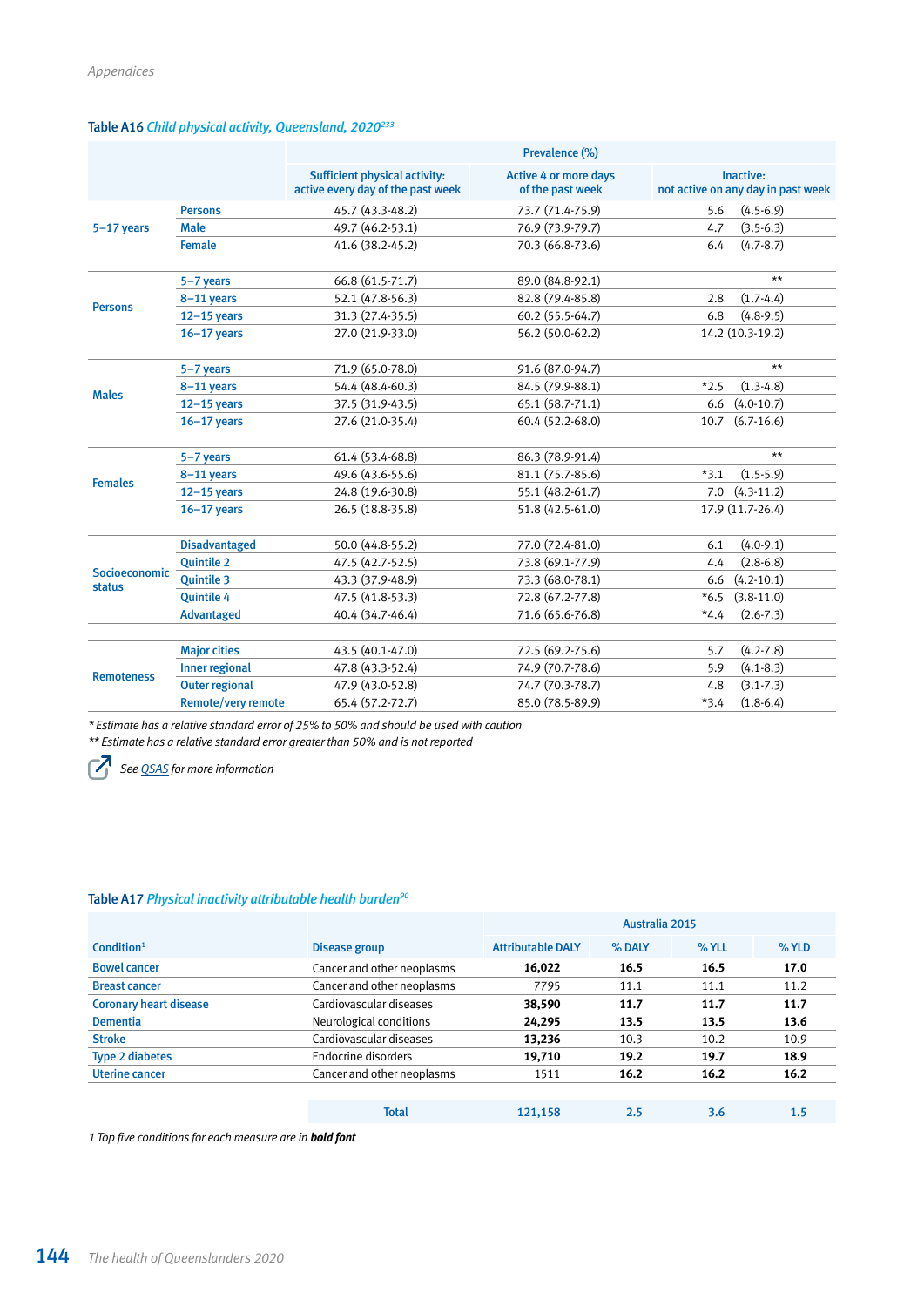# Table A18 *Adult sunburn and sun protection behaviours, Queensland, 2020233*

|                   |                       | Prevalence (%)                           |                                               |                                  |                      |  |
|-------------------|-----------------------|------------------------------------------|-----------------------------------------------|----------------------------------|----------------------|--|
|                   |                       | <b>Sunburnt in the</b><br>past 12 months | Summer sun-safe<br>(hat, sunscreen, clothing) | <b>Wrap-around</b><br>sunglasses | <b>Shade-seeking</b> |  |
|                   | <b>Persons</b>        | 49.3 (47.7-50.9)                         | 20.5 (19.3-21.7)                              | 24.2 (22.9-25.4)                 | 88.2 (87.1-89.3)     |  |
| 18+ years         | <b>Males</b>          | 54.6 (52.3-56.9)                         | 18.7 (17.1-20.4)                              | 33.0 (30.9-35.1)                 | 85.4 (83.2-87.2)     |  |
|                   | <b>Females</b>        | 44.3 (42.1-46.5)                         | 22.2 (20.5-24.0)                              | 15.7 (14.5-17.1)                 | 91.0 (89.9-92.1)     |  |
|                   |                       |                                          |                                               |                                  |                      |  |
|                   | $18 - 24$ years       | 63.9 (55.7-71.5)                         | 13.7 (8.9-20.3)                               | 12.8 (8.7-18.3)                  | 87.2 (78.9-92.6)     |  |
|                   | $25 - 34$ years       | 70.4 (66.7-73.9)                         | 16.0 (13.6-18.8)                              | 21.5 (18.6-24.8)                 | 87.5 (84.5-89.9)     |  |
|                   | 35-44 years           | 60.1 (56.6-63.4)                         | 21.1 (18.6-23.9)                              | 33.2 (30.1-36.4)                 | 89.6 (87.4-91.4)     |  |
| <b>Persons</b>    | $45 - 54$ years       | 54.2 (50.8-57.6)                         | 26.0 (23.1-29.1)                              | 28.1 (25.3-31.2)                 | 88.9 (86.6-90.9)     |  |
|                   | 55-64 years           | 36.9 (34.2-39.8)                         | 25.2 (22.7-27.9)                              | 26.2 (23.7-28.8)                 | 88.9 (86.9-90.6)     |  |
|                   | $65 - 74$ years       | 21.8 (19.7-24.0)                         | 22.5 (20.3-24.8)                              | 20.3 (18.3-22.4)                 | 88.6 (86.9-90.1)     |  |
|                   | 75+ years             | 10.5 (8.6-12.7)                          | 16.2 (13.9-18.8)                              | 22.0 (19.4-24.9)                 | 85.5 (83.0-87.6)     |  |
|                   |                       |                                          |                                               |                                  |                      |  |
|                   | $18 - 24$ years       | 69.4 (58.4-78.6)                         | $*12.3$ (7.1-20.4)                            | 19.0 (12.0-28.8)                 | 79.9 (65.5-89.3)     |  |
|                   | $25 - 34$ years       | 72.8 (67.4-77.6)                         | 16.1 (12.6-20.3)                              | 29.5 (24.7-34.8)                 | 86.5 (81.8-90.1)     |  |
|                   | $35 - 44$ years       | 65.9 (60.9-70.6)                         | 18.7 (15.3-22.6)                              | 45.1 (40.3-50.0)                 | 86.3 (82.6-89.3)     |  |
| <b>Males</b>      | $45 - 54$ years       | 58.2 (53.1-63.2)                         | 24.4 (20.3-29.1)                              | 42.9 (38.0-47.9)                 | 88.1 (84.5-90.9)     |  |
|                   | 55-64 years           | 44.1 (39.9-48.5)                         | 22.8 (19.4-26.6)                              | 35.6 (31.7-39.8)                 | 85.9 (82.6-88.7)     |  |
|                   | $65 - 74$ years       | 27.2 (23.9-30.8)                         | 19.1 (16.0-22.5)                              | 24.1 (21.1-27.5)                 | 85.4 (82.5-87.9)     |  |
|                   | $75 + years$          | 15.8 (12.5-19.8)                         | 13.8 (10.7-17.7)                              | 23.6 (19.5-28.2)                 | 82.4 (78.7-85.6)     |  |
|                   |                       |                                          |                                               |                                  |                      |  |
|                   | $18 - 24$ years       | 58.3 (46.2-69.5)                         | $*15.1$ (8.0-26.6)                            | $*6.3$ (3.6-10.8)                | 94.8 (90.2-97.3)     |  |
|                   | $25 - 34$ years       | 68.1 (62.9-72.9)                         | 16.0 (12.7-19.9)                              | 13.9 (10.7-17.9)                 | 88.4 (84.5-91.5)     |  |
|                   | 35-44 years           | 54.3 (49.6-58.9)                         | 23.6 (19.9-27.6)                              | 21.3 (18.0-25.1)                 | 92.8 (90.3-94.7)     |  |
| <b>Females</b>    | $45 - 54$ years       | 50.4 (45.9-54.9)                         | 27.5 (23.6-31.7)                              | 14.1 (11.7-17.0)                 | 89.8 (86.5-92.3)     |  |
|                   | $55-64$ years         | 30.0 (26.6-33.7)                         | 27.5 (24.0-31.3)                              | 17.2 (14.5-20.3)                 | 91.8 (89.3-93.7)     |  |
|                   | $65 - 74$ years       | 16.6 (14.2-19.2)                         | 25.8 (22.8-29.0)                              | 16.6 (14.3-19.2)                 | 91.8 (89.9-93.4)     |  |
|                   | 75+ years             | 6.0<br>$(4.2 - 8.6)$                     | 18.2 (15.1-21.8)                              | 20.7 (17.5-24.4)                 | 88.0 (84.6-90.7)     |  |
|                   |                       |                                          |                                               |                                  |                      |  |
|                   | <b>Disadvantaged</b>  | 45.9 (43.4-48.6)                         | 18.7 (17.0-20.6)                              | 25.9 (23.8-28.1)                 | 88.1 (86.4-89.6)     |  |
| Socioeconomic     | <b>Quintile 2</b>     | 50.4 (47.6-53.1)                         | 23.1 (21.0-25.4)                              | 27.7 (25.4-30.1)                 | 87.9 (86.0-89.6)     |  |
| <b>status</b>     | <b>Quintile 3</b>     | 52.4 (48.6-56.2)                         | 19.8 (17.3-22.6)                              | 25.7 (22.9-28.9)                 | 86.5 (82.2-89.9)     |  |
|                   | <b>Quintile 4</b>     | 50.8 (47.3-54.4)                         | 20.3 (17.8-23.1)                              | 22.0 (19.4-24.8)                 | 89.0 (86.8-91.0)     |  |
|                   | Advantaged            | 46.9 (42.4-51.4)                         | 20.2 (16.9-23.9)                              | 20.3 (17.2-23.8)                 | 89.4 (86.3-91.8)     |  |
|                   |                       |                                          |                                               |                                  |                      |  |
|                   | <b>Major cities</b>   | 48.2 (45.9-50.6)                         | 18.5 (16.8-20.3)                              | 21.4 (19.7-23.2)                 | 88.1 (86.3-89.8)     |  |
| <b>Remoteness</b> | <b>Inner regional</b> | 49.8 (47.5-52.2)                         | 23.2 (21.3-25.2)                              | 27.0 (25.0-29.1)                 | 87.7 (86.1-89.0)     |  |
|                   | <b>Outer regional</b> | 52.8 (50.0-55.5)                         | 24.4 (22.0-27.0)                              | 29.6 (27.1-32.2)                 | 89.2 (87.6-90.7)     |  |
|                   | Remote/very remote    | 51.7 (47.9-55.5)                         | 24.5 (20.9-28.4)                              | 34.9 (31.4-38.7)                 | 90.0 (88.0-91.8)     |  |

*\* Estimate has a relative standard error of 25% to 50% and should be used with caution*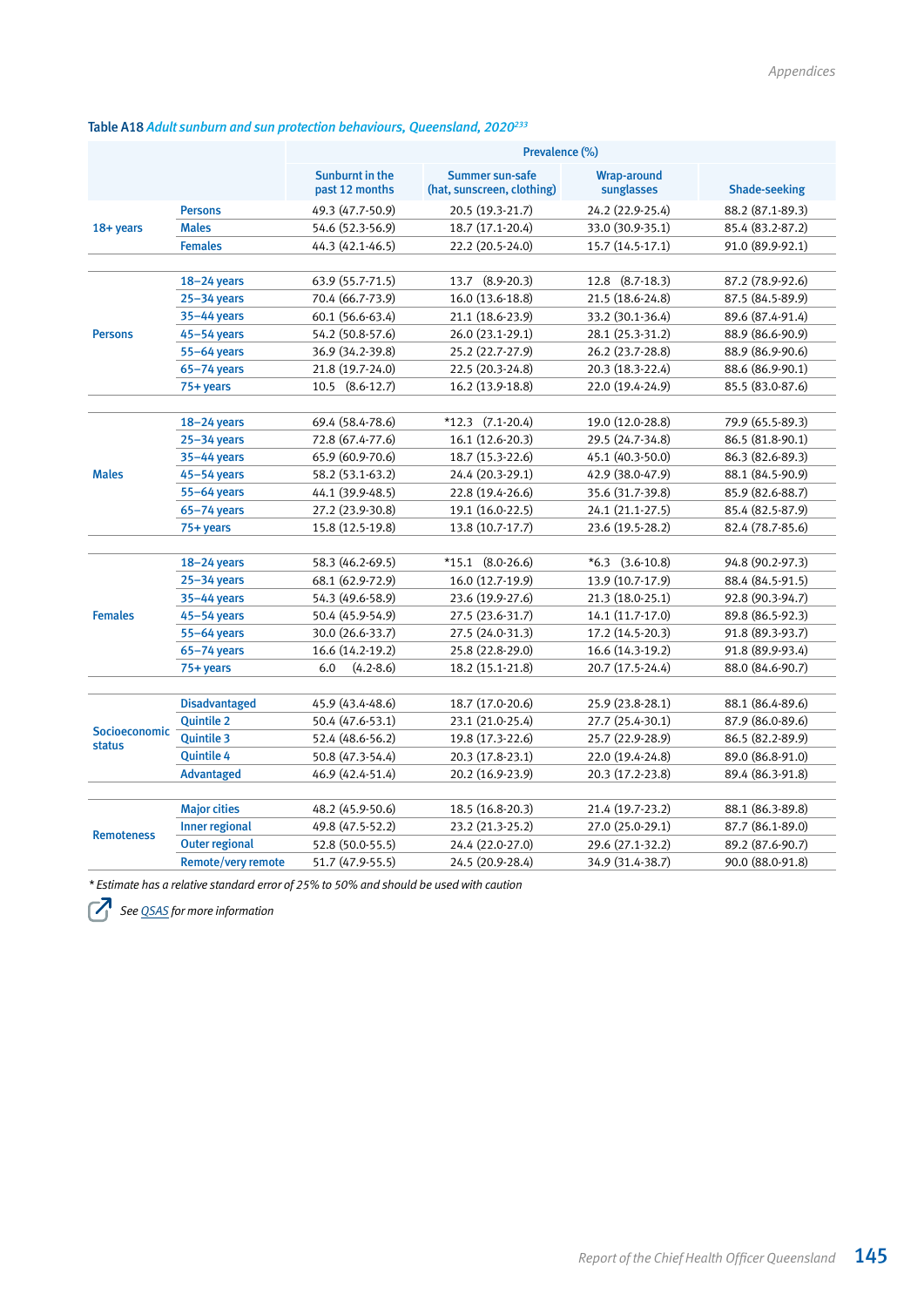#### Table A19 *Child sunburn and sun protection behaviours, Queensland, 2020233*

|                   |                                     | Prevalence (%)           |                                  |                              |                               |                               |                          |
|-------------------|-------------------------------------|--------------------------|----------------------------------|------------------------------|-------------------------------|-------------------------------|--------------------------|
|                   |                                     | <b>Sunburnt</b>          | Sun-safe behaviours <sup>1</sup> |                              |                               |                               |                          |
|                   |                                     | in the past<br>12 months | 0 physical<br><b>barriers</b>    | 1 physical<br><b>barrier</b> | 2 physical<br><b>barriers</b> | 3 physical<br><b>barriers</b> | Used SPF30+<br>sunscreen |
|                   | <b>Persons</b>                      | 44.5 (42.1-47.0)         | 16.2 (14.4-18.2)                 | 30.5 (28.3-32.8)             | 33.9 (31.6-36.3)              | 19.4 (17.5-21.4)              | 64.3 (61.9-66.7)         |
| $5-17$ years      | <b>Males</b>                        | 44.0 (40.6-47.4)         | 16.4 (13.9-19.1)                 | 31.7 (28.6-34.9)             | 35.4 (32.2-38.8)              | 16.5 (14.2-19.2)              | 61.6 (58.2-64.8)         |
|                   | <b>Females</b>                      | 45.1 (41.5-48.7)         | $16.0(13.4-19.1)$                | 29.2 (26.0-32.7)             | 32.4 (29.1-35.7)              | 22.4 (19.6-25.5)              | 67.2 (63.8-70.5)         |
|                   | 5-7 years                           | 30.3 (25.7-35.3)         | $(5.6-12.0)$<br>8.3              | 26.4 (22.0-31.3)             | 42.7 (37.5-48.1)              | 22.6 (18.4-27.5)              | 74.9 (69.7-79.5)         |
|                   | 8-11 years                          | 44.3 (40.1-48.6)         | $(7.8-12.8)$<br>10.1             | 28.3 (24.6-32.4)             | 36.7 (32.6-40.9)              | 24.9 (21.4-28.8)              | 68.6 (64.6-72.3)         |
| <b>Persons</b>    | $12-15$ years                       | 52.9 (48.3-57.4)         | 24.4 (20.5-28.8)                 | 30.1 (26.0-34.5)             | 30.7 (26.7-34.9)              | 14.9 (12.0-18.2)              | 58.8 (54.2-63.2)         |
|                   | $16 - 17$ years                     | 50.9 (44.7-57.0)         | 25.6 (20.2-32.0)                 | 42.7 (36.6-48.9)             | 20.3 (16.1-25.2)              | 11.4 (8.2-15.7)               | 49.3 (43.1-55.5)         |
|                   |                                     |                          |                                  |                              |                               |                               |                          |
|                   | 5-7 years                           | 30.8 (24.5-38.0)         | $*8.0$<br>$(4.8-13.0)$           | 28.4 (22.3-35.4)             | 47.1 (39.8-54.6)              | 16.5 (11.8-22.5)              | 76.8 (69.4-82.8)         |
| <b>Males</b>      | 8-11 years                          | 45.2 (39.2-51.2)         | $(8.0-15.2)$<br>11.1             | 30.7 (25.4-36.5)             | 35.2 (29.7-41.3)              | 23.0 (18.2-28.6)              | 66.2 (60.4-71.5)         |
|                   | $12-15$ years                       | 48.4 (42.3-54.6)         | 25.3 (20.0-31.4)                 | 28.8 (23.5-34.8)             | 32.7 (27.2-38.7)              | 13.2 (9.9-17.5)               | 55.5 (49.3-61.6)         |
|                   | $16 - 17$ years                     | 53.5 (45.3-61.5)         | 23.4 (16.7-31.8)                 | 45.3 (37.2-53.6)             | 22.2 (16.2-29.5)              | 9.2<br>$(5.9 - 14.0)$         | 39.1 (31.3-47.5)         |
|                   |                                     | 29.7 (23.4-37.0)         | $(4.8 - 14.8)$<br>$*8.5$         | 24.4 (18.4-31.5)             | 38.1 (31.0-45.8)              | 29.0 (22.4-36.7)              | 73.0 (65.3-79.5)         |
|                   | 5-7 years                           |                          |                                  |                              |                               |                               |                          |
| <b>Females</b>    | 8-11 years                          | 43.4 (37.5-49.5)         | $(6.1 - 13.0)$<br>9.0            | 25.9 (20.8-31.7)             | 38.2 (32.5-44.3)              | 27.0 (22.1-32.5)              | 71.1 (65.6-76.1)         |
|                   | $12-15$ years                       | 57.6 (50.9-64.0)         | 23.5 (18.0-30.1)                 | 31.4 (25.4-38.0)             | 28.5 (23.0-34.7)              | $16.6(12.3-22.1)$             | $62.2(55.5-68.5)$        |
|                   | $16 - 17$ years                     | 48.1 (39.0-57.3)         | 27.9 (19.8-37.8)                 | 40.0 (31.3-49.5)             | 18.3 (13.0-25.2)              | 13.7 (8.6-21.3)               | 59.6 (50.1-68.4)         |
|                   | Most disadvantaged 43.7 (38.6-48.9) |                          | 18.3 (14.3-23.1)                 | 27.5 (23.2-32.1)             | 33.2 (28.4-38.3)              | 21.1 (17.2-25.6)              | 56.2 (51.0-61.3)         |
|                   | <b>Quintile 2</b>                   | 49.5 (44.6-54.4)         | 11.7 (8.9-15.3)                  | 28.2 (23.8-33.0)             | 37.4 (32.8-42.2)              | 22.7 (18.9-27.1)              | 59.4 (54.5-64.1)         |
| Socioeconomic     | <b>Quintile 3</b>                   | 47.6 (42.1-53.1)         | 20.7 (16.3-26.0)                 | 34.9 (29.8-40.3)             | 30.7 (25.7-36.2)              | 13.7 (10.7-17.4)              | 65.5 (59.9-70.6)         |
| <b>status</b>     | <b>Quintile 4</b>                   | 41.5 (35.9-47.3)         | 15.3 (11.4-20.3)                 | 30.4 (25.3-36.0)             | 36.6 (31.3-42.2)              | 17.7 (13.5-22.9)              | 69.4 (63.7-74.5)         |
|                   | <b>Most advantaged</b>              | 40.7 (34.8-46.9)         | 14.8 (11.0-19.7)                 | 31.7 (26.2-37.8)             | 31.9 (26.5-37.8)              | 21.6 (17.0-27.0)              | 71.3 (65.5-76.5)         |
|                   |                                     |                          |                                  |                              |                               |                               |                          |
|                   | <b>Major cities</b>                 | 42.0 (38.6-45.6)         | 18.6 (15.9-21.6)                 | 32.1 (28.9-35.4)             | 32.9 (29.7-36.3)              | 16.5 (14.0-19.3)              | 67.5 (64.1-70.7)         |
|                   | <b>Inner regional</b>               | 49.0 (44.5-53.6)         | 14.6 (11.7-18.1)                 | 30.5 (26.5-34.8)             | 34.5 (30.3-39.0)              | 20.3 (16.9-24.3)              | $61.6(57.1-65.9)$        |
| <b>Remoteness</b> | <b>Outer regional</b>               | 48.7 (43.8-53.6)         | $(8.0-14.2)$<br>10.7             | 25.6 (21.7-30.0)             | 35.2 (30.6-40.1)              | 28.5 (24.2-33.2)              | 58.1 (53.1-62.8)         |
|                   | Remote/very remote 41.9 (33.4-50.9) |                          | $(3.0-11.0)$<br>$*5.9$           | 21.7 (15.4-29.6)             | 43.5 (35.0-52.4)              | 29.0 (21.7-37.5)              | 50.3 (41.6-59.0)         |

*\* Estimate has a relative standard error of 25% to 50% and should be used with caution*

*\*\* Estimate has a relative standard error greater than 50% and is not reported*

*1 Physical sun barriers are seeking shade, using a broad-brimmed hat, and using sun-safe clothing most or all of the time*

*See [QSAS](https://www.health.qld.gov.au/research-reports/population-health/preventive-health-surveys/detailed-data) for more information*

#### Table A20 *High sun exposure attributable health burden90*

|                             |                            |                          | Australia 2015 |         |         |
|-----------------------------|----------------------------|--------------------------|----------------|---------|---------|
| <b>Condition</b>            | Disease group              | <b>Attributable DALY</b> | % DALY         | $%$ YLL | $%$ YLD |
| <b>Melanoma of the skin</b> | Cancer and other neoplasms | 29,272                   | 90.0           | 90.0    | 90.0    |
| <b>NMSC</b>                 | Cancer and other neoplasms | 7913                     | 70.0           | 70.0    | 70.0    |
|                             |                            |                          |                |         |         |
|                             | <b>Total</b>               | 37,185                   | 0.8            | 1.4     | 0.2     |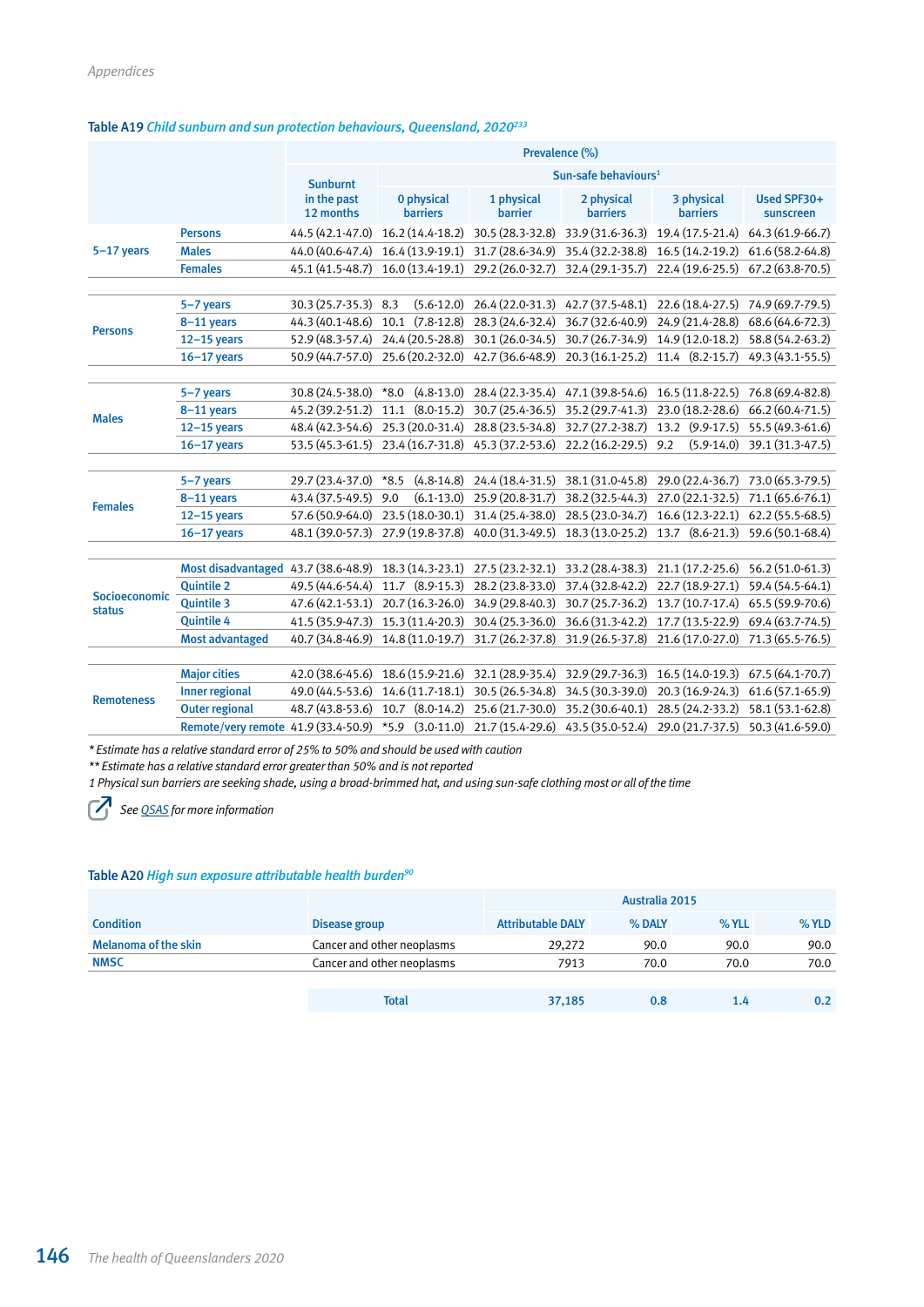| Table A21 Intimate partner violence attributable health burden (females aged 15+ only) <sup>90</sup> |  |  |  |
|------------------------------------------------------------------------------------------------------|--|--|--|
|                                                                                                      |  |  |  |

|                                     |                                      |                          | Australia 2015 |       |       |
|-------------------------------------|--------------------------------------|--------------------------|----------------|-------|-------|
| Condition <sup>1</sup>              | Disease group                        | <b>Attributable DALY</b> | % DALY         | % YLL | % YLD |
| Alcohol use disorders               | Mental and substance use disorders   | 637                      | 3.8            | 4.8   | 3.7   |
| <b>Anxiety disorders</b>            | Mental and substance use disorders   | 10,438                   | 11.5           | 8.9   | 11.5  |
| <b>Depressive disorders</b>         | Mental and substance use disorders   | 14,916                   | 19.1           | 15.8  | 19.1  |
| <b>Early pregnancy loss</b>         | Reproductive and maternal conditions | 57                       | 18.5           | 21.2  | 17.9  |
| <b>Homicide and violence</b>        | External causes of Injury            | 2416                     | 41.1           | 40.0  | 46.2  |
| Suicide and self-inflicted injuries | External causes of Injury            | 6614                     | 19.2           | 19.2  | 17.8  |
|                                     |                                      |                          |                |       |       |
|                                     | <b>Total</b>                         | 35,078                   | 1.6            | 0.9   | 2.1   |

*1 Top five conditions for each measure are in bold font*

# Table A22 *Child abuse and neglect attributable health burden90*

|                                     |                                    |                          | Australia 2015 |         |      |
|-------------------------------------|------------------------------------|--------------------------|----------------|---------|------|
| <b>Condition</b>                    | Disease group                      | <b>Attributable DALY</b> | % DALY         | $%$ YLL | %YLD |
| <b>Anxiety disorders</b>            | Mental and substance use disorders | 39,927                   | 26.6           | 15.8    | 26.6 |
| <b>Depressive disorders</b>         | Mental and substance use disorders | 27,797                   | 20.4           | 8.9     | 20.5 |
| Suicide and self-inflicted injuries | External causes of Injury          | 35,027                   | 25.9           | 25.8    | 28.6 |
|                                     |                                    |                          |                |         |      |
|                                     | Total                              | 102.751                  | 2.2            | 1.5     | 2.8  |

# Table A23 *Air pollution attributable health burden90*

|                                     |                            |                          | Australia 2015 |       |      |
|-------------------------------------|----------------------------|--------------------------|----------------|-------|------|
| <b>Condition</b>                    | Disease group              | <b>Attributable DALY</b> | % DALY         | % YLL | %YLD |
| <b>COPD</b>                         | Respiratory diseases       | 5587                     | 3.0            | 3.0   | 3.0  |
| <b>Coronary heart disease</b>       | Cardiovascular diseases    | 24,300                   | 7.4            | 7.4   | 7.4  |
| <b>Lower respiratory infections</b> | Infectious diseases        | 731                      | 1.9            | 1.9   | 1.5  |
| Lung cancer                         | Cancer and other neoplasms | 1862                     | 1.2            | 1.2   | 1.2  |
| <b>Stroke</b>                       | Cardiovascular diseases    | 5208                     | 4.1            | 4.1   | 4.0  |
|                                     |                            |                          |                |       |      |

| <b>Total</b> | 37,689 | 0.8 | ∸∙ |  |
|--------------|--------|-----|----|--|
|              |        |     |    |  |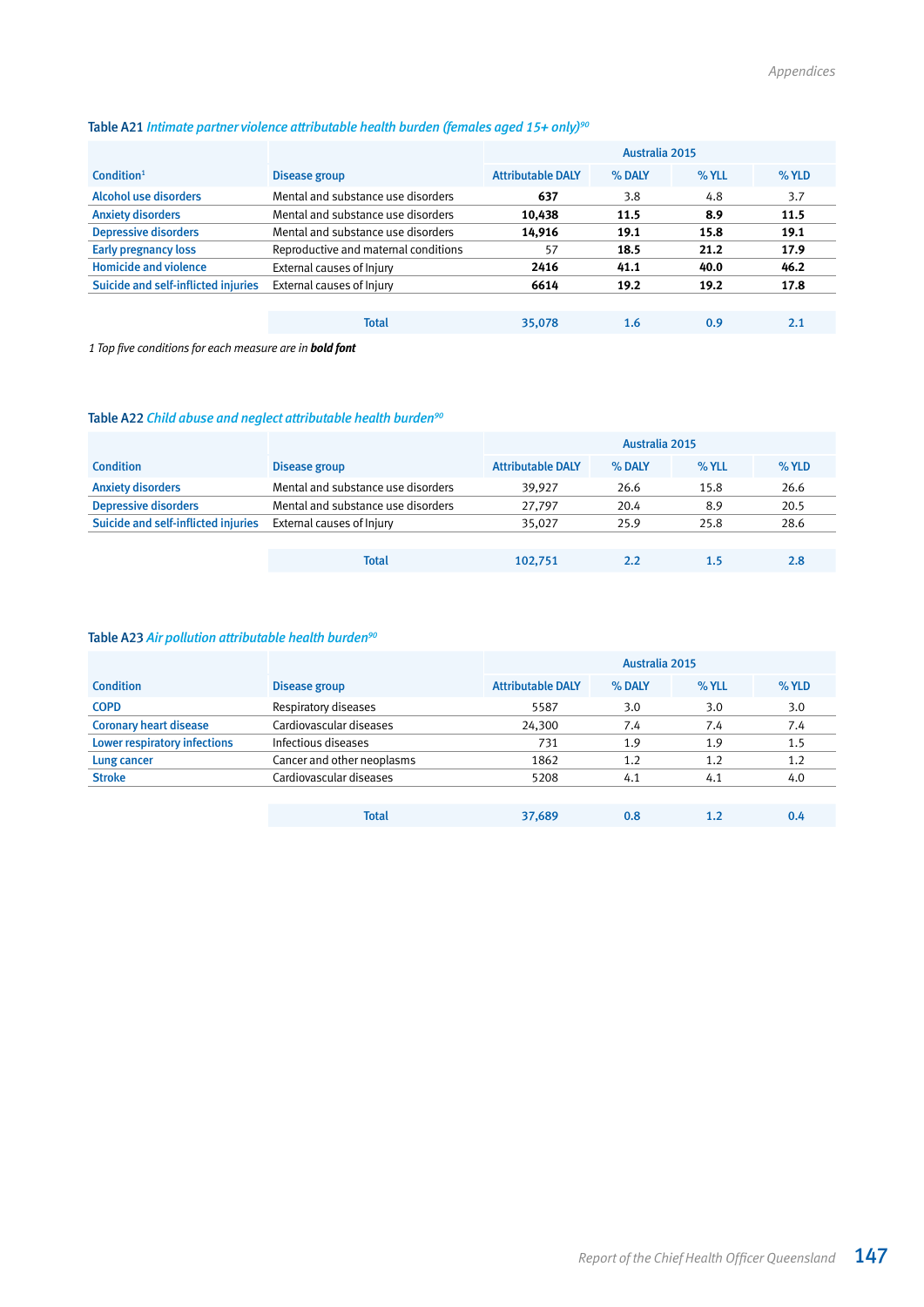|           | Aboriginal and Torres Strait Islanders |                |              |                |                 |                 |             |                    |                 |                |             |                |                 |                |             |                  |             |                |                  |                |                        |                |            |
|-----------|----------------------------------------|----------------|--------------|----------------|-----------------|-----------------|-------------|--------------------|-----------------|----------------|-------------|----------------|-----------------|----------------|-------------|------------------|-------------|----------------|------------------|----------------|------------------------|----------------|------------|
|           | 2008-09                                |                | 2009-10      |                | $2010 - 11$     |                 | $2011 - 12$ |                    | $2012 - 13$     |                | $2013 - 14$ |                | $2014 - 15$     |                | $2015 - 16$ |                  | $2016 - 17$ |                | $2017 - 18$      |                | $2018 - 19$            |                |            |
| Years     | Males                                  | <b>Females</b> | Males        | <b>Females</b> | <b>Males</b>    | <b>Females</b>  | Males       | Females            | lales<br>Σ      | <b>Females</b> | Males       | <b>Females</b> | Males           | <b>Females</b> | Males       | <b>Females</b>   | Males       | <b>Females</b> | <b>Males</b>     | <b>Females</b> | Males                  | <b>Females</b> | Appendices |
| $0 - 4$   | 22.3                                   | 15.2           | 43.7         | 29.9           | 43.2            | 29.4            | 49.9        | 36.6               | 42.8            | 21.9           | 35.9        | 125.0          | 36.2            | 96.3           | 43.6        | 29.7             | 72.7        | 98.4           | 79.5             | 45.4           | 93.0                   | 67.7           |            |
| $5 - 9$   | 24.0                                   | 8.2            | 39.3         | 8.2            | 62.6            | 16.2            | 15.6        | Ņ<br>32.           | 7.7             | 55.0           | 7.5         | 46.3           | 22.1            | 52.9           | 43.5        | 67.2             | 28.7        | 37.2           | 35.9             | 103.9          | 21.7                   | 14.8           |            |
| $10 - 14$ | 18.1                                   | 18.9           | 80.4         | 18.3           | 26.0            | $\circ$         | 58.8        | $\circ$            | 57.3            | $\circ$        | 56.0        | 16.6           | 55.0            | 8.2            | 78.2        | $\overline{8.1}$ | 78.3        | 32.4           | 50.7             | 31.5           | $\circ$                | 30.8           |            |
| $15 - 19$ | $\circ$                                | 10.7           | $\circ$      | 10.4           | $\circ$         | $\circ$         | $\circ$     | $\circ$            | 74.2            | $\circ$        | 9.2         | $\circ$        | 9.1             | 9.3            | 35.4        | $\circ$          | 42.8        | $\circ$        | 207.8            | 0              | 24.2                   | 0              |            |
| $20 - 24$ | 28.5                                   | $\circ$        | $\circ$      | 26.1           | $\circ$         | $\circ$         | $\circ$     | $\circ$            | $\circ$         | $\circ$        | $\circ$     | $\circ$        | $\circ$         | 10.5           | 0           | $\circ$          | $\circ$     | 59.8           | $\circ$          | $\circ$        | 9.2                    | 9.6            |            |
| $25 - 29$ | 33.0                                   | $\circ$        | 32.0         | 0              | 15.6            | $\circ$         | 45.7        | $\circ$            | $\circ$         | 14.2           | $\circ$     | $\circ$        | $\circ$         | $\circ$        | 38.8        | 12.6             | $\circ$     | $\circ$        | $\circ$          | $\circ$        | 10.6                   | $\circ$        |            |
| $30 - 34$ | $\circ$                                | $\circ$        | $\circ$      | $\circ$        | r.<br>52.       | $\circ$         | $\circ$     | $\circ$            | 68.4            | $\circ$        | 49.2        | 15.8           | $\circ$         | $\circ$        | $\circ$     | $\circ$          | 14.9        | 29.0           | Ο,<br>43         | 42.7           | 57.7                   | 13.9           |            |
| $35 - 39$ | $\circ$                                | $\circ$        | $\circ$      | $\circ$        | $\circ$         | 14.8            | 49.4        | $\circ$            | 33.7            | 31.3           | $\circ$     | $\circ$        | $\circ$         | 33.0           | 34.9        | 16.6             | 34.6        | 49.6           | $\circ$          | 16.4           | 16.4                   | $\circ$        |            |
| 40-44     | $\circ$                                | 17.7           | 18.7         | 4<br>34.       | $\circ$         | 33.1            | $\circ$     | 15.9               | $\overline{17}$ | $\circ$        | 33.5        | $\circ$        | $\circ$         | $\circ$        | 165.1       | 60.9             | 166.6       | $\circ$        | $\circ$          | 15.9           | 35                     | $\circ$        |            |
| $45 - 49$ | 66.7                                   | 20.3           | 21.4         | $\circ$        | $\circ$         | 19.3            | $\circ$     | $\circ$            | 40.1            | $\circ$        | 98.1        | 54.7           | 58.1            | 176.7          | 266.1       | 272.0            | 275.1       | 131.0          | 158.6            | 79.0           | $\circ$                | 61.8           |            |
| $50 - 54$ | $\circ$                                | 241.3          | 54.6         | 50.9           | $\circ$         | 97.2            | 50.0        | 46.0               | 71.9            | 65.2           | 46.5        | 62.3           | 22.2            | 40.5           | 63.9        | 119.5            | 41.7        | 194.0          | 20.5             | 192.2          | 80.5                   | 168.6          |            |
| $55 - 59$ | 38.7                                   | 67.5           | $\circ$      | 64.3           | 35.1            | 246.3           | $\circ$     | 60.0               | $\circ$         | 145.6          | 30.3        | 83.8           | 28.8            | 79.4           | 194.7       | 151.5            | 212.2       | 119.7          | 51.0             | 44.9           | 99.1                   | 42.9           |            |
| $60 - 64$ | 59.7                                   | 266.9          | $\circ$      | 292.5          | $\circ$         | 44.9            | 45.8        | 124.7              | 43.8            | 38.7           | $\circ$     | 145.1          | $\circ$         | 34.6           | $\circ$     | 99.5             | 36.8        | 226.5          | 34.5             | 278.5          | $\circ$                | 409.1          |            |
| $65 - 69$ | $\circ$                                | 177.6          | $\circ$      | 249.7          | $\circ$         | $\circ$         | 173.9       | 68.8               | 55.4<br>J       | 64.1           | $\circ$     | $\circ$        | $\circ$         | 323.2          | O.<br>57    | 150.0            | $\circ$     | 92.8           | 99.7             | 42.5           | œ.<br>47.              | 394.3          |            |
| $70 - 74$ | $\circ$                                | 280.1          | $\circ$      | 132.6          | 158.9           | $\circ$         | 300.3       | $\circ$            | $\circ$         | 104.8          | $\circ$     | 200.4          | $\circ$         | $\circ$        | $\circ$     | $\circ$          | 197.6       | 155.6          | 265.7            | 72.9           | 233.4                  | $\circ$        |            |
| $75 - 79$ | $\circ$                                | 208.7          | $\circ$      | $\circ$        | $\circ$         | $\circ$         | $\circ$     | $\circ$            | $\circ$         | 0              | $\circ$     | $\circ$        | $\circ$         | 313.9          | $\circ$     | $\circ$          | 193.0       | 275.8          | 176.9            | $\circ$        | 163.4                  | 237.5          |            |
| $80 - 84$ | 2877.7                                 | $\circ$        | rù<br>653.   | $\circ$        | $\circ$         | $\circ$ $\circ$ | $\circ$     | $\circ$            | $\circ$         | $\circ$        | $\circ$     | $\circ$        | $\circ$         | 277.0          | $\circ$     | 257.7            | $\circ$     | 748.1          | $\circ$          | $\circ$        | $\circ$                | 1398.6         |            |
| 85+       | $\circ$                                | $\circ$        | $\circ$      |                | $\circ$         |                 | $\circ$     | $\circ$            | $\circ$         | $\circ$        | $\circ$     | $\circ$        | $\circ$         | $\circ$        | $\circ$     | $\circ$          | $\circ$     | 0              | $\circ$          | 337.8          | $\circ$                | $\circ$        |            |
|           | Other Queenslanders                    |                |              |                |                 |                 |             |                    |                 |                |             |                |                 |                |             |                  |             |                |                  |                |                        |                |            |
| Years     | $2008 - 09$                            |                | $2009 - 10$  |                | $2010 - 11$     |                 | $2011 - 12$ |                    | $2012 - 13$     |                | $2013 - 14$ |                | $2014 - 15$     |                | $2015 - 16$ |                  | 2016-17     |                | $2017 - 18$      |                | $2018 - 19$            |                |            |
|           | Males                                  | <b>Females</b> | <b>Males</b> | <b>Females</b> | Males           | <b>Females</b>  | Males       | <b>Females</b>     | <b>Males</b>    | <b>Females</b> | Males       | <b>Females</b> | Males           | <b>Females</b> | Males       | <b>Females</b>   | Males       | <b>Females</b> | Males            | <b>Females</b> | <b>Males</b>           | <b>Females</b> |            |
| $^{0-4}$  | 12.6                                   | 10.2           | 4.9          | $\infty$<br>ق  | 8.4             |                 | 9.8         | O)<br>$\dot{\sim}$ | 10.2            | 8.6            | 16.1        | 9.2            | 10.7            | 5 <sup>1</sup> | 22.1        | 7.7              | 30.9        | 22.6           | 30.1             | 9.2            | 28.1                   | 13.4           |            |
| $5 - 9$   | 123                                    | 8.9            | 33.3         | 7.9            | 41.6            | 16.4            | 2.1         | 6.9                | 6.3             | 6.7            | 11.6        | 7.9            | 8.6             | 14.8           | 15.6        | 19.3             | 39.2        | 50.1           | 12.1             | 20.0           | 8.2                    | 9.2            |            |
| $10 - 14$ | 2.9                                    | 13.0           | 6.5          | 16.0           | $\infty$        | 32.0            | 3.6         | 19.7               | 5.7             | 3.2            | 6.4         | 8.3            | 4.9             | 14.2           | 4.9         | 6.6              | 15.2        | 27.7           | $\overline{8.7}$ | 13.4           | 9.0                    | 8.9            |            |
| $15 - 19$ | $1.4\,$                                | 2.9            | 0.7          | 2.1            | $\circ$         | 5.0             | 2.7         | 5.8                | 3.4             | 4.3            | 3.4         | 4.2            | 2.0             | 6.4            | 16.5        | 12.2             | 15.8        | 6.4            | 61               | 14.3           | 8.1                    | 7.8            |            |
| $20 - 24$ | $\circ$                                | 2.8            | 2.6          | 4.7            | 3.2             | 5.3             | 2.9         | 5.3                | 1.9             | 6.5            | $\circ$     | $\ddot{\circ}$ | 2.4             | 4.4            | $\circ$     | 10.1             | 1.8         | $\ddot{\circ}$ | 7.3              | 9.4            | 117                    | 9.9            |            |
| $25 - 29$ | $\circ$                                | 2.1            | 1.9          | 2.0            | 5.0             | 1.9             | 3.1         | $\circ$            | 3.0             | $\circ$        | 7.3         | 1.8            | $\frac{6}{1}$   | 5.5            | 2.4         | 67               | 3.6         | 22.8           | 2.9              | 16.5           | $\approx$ <sup>1</sup> | 14.4           |            |
| $30 - 34$ | $\circ$                                | 2.1            | 3.6          | 0.7            | 2.1             | 3.5             | 1.3         | 6.9                | $\circ$         | 8.0            | 3.8         | 2.5            | 2.5             | 1.8            | 9.3         | 4.9              | 6.1         | 1.2            | 8.5              | 5.9            | 7.2                    | 4.0            |            |
| $35 - 39$ | 11.2                                   | 13.7           | 7.7          | 3.2            | 2.5             | 8.9             | 1.9         | 10.4               | 3.3             | 5.9            | 5.3         | 4.6            | 8.1             | $\ddot{6}$ .0  | 4.7         | 8.6              | 6.0         | 17.0           | 9.8              | 12.7           | 6.3                    | 18.3           |            |
| 40-44     | 2.1                                    | 13.1           | 2.0          | rÙ.<br>oi      | 8.1             | 3.3             | 5.2         | 5.8                | 5.0             | 9.3            | 1.8         | 15.7           | 3.0             | 16.3           | 6.8         | 22.5             | 5.7         | 17.9           | 10.9             | 17.6           | 7.2                    | 8.2            |            |
| $45 - 49$ | 4.1                                    | 8.71           | 4.0          | 8.5            | 8.0             | 12.4            | 1.3         | 10.5               | 2.7             | $12.5$         | 8.1         | 15.2           | 4.7             | 15.0           | 11.3        | 10.2             | 9.0         | 14.8           | 6.9              | 19.2           | 11.1                   | 18.2           |            |
| $50 - 54$ | 4.5                                    | 20.8           | 1.4          | 21.7           | $\overline{71}$ | 17.7            | 7.0         | 25.4               | 6.8             | 26.0           | 10.7        | 13.7           | $\overline{73}$ | 18.7           | 6.6         | 41.8             | 7.4         | 29.8           | 10.1             | 27.2           | 8.8                    | 20.7           |            |
| $55 - 59$ | 18.5                                   | 67.5           | 17.5         | 68.9           | 13.4            | 43.4            | 9.3         | 44.9               | 7.6             | 36.3           | 6.8         | 38.3           | 10.3            | 28.1           | 6.5         | 38.0             | 15.5        | 41.1           | 15.9             | 31.9           | 15.6                   | 33.9           |            |
| 60-64     | 28.6                                   | 103.4          | 23.3         | 104.8          | 36.1            | 95.6            | 25.5        | 118.0              | 25.5            | 112.8          | 29.4        | 123.0          | 39.8            | 109.2          | 27.4        | 108.1            | 23.9        | 90.5           | 25.2             | 70.4           | 19.3                   | 60.4           |            |
| $65 - 69$ | 39.5                                   | 155.1          | 46.8         | 129.1          | 55.4            | 165.8           | 38.9        | 116.4              | 37.3            | 133.3          | 48.3        | 139.4          | 52.7            | 151.4          | 58.1        | 169.6            | 59.1        | 171.7          | 60.1             | 187.4          | 54.6                   | 212.7          |            |
| $70 - 74$ | 73.6                                   | 178.0          | 99.0         | 172.0          | 77.1            | 232.0           | 95.2        | 228.8              | 82.7            | 217.6          | 83.6        | 201.6          | 112.3           | 246.0          | 63.3        | 222.2            | 87.2        | 298.7          | 73.2             | 242.8          | 70.6                   | 255.6          |            |
| $75 - 79$ | 54.9                                   | 170.8          | 124.5        | 192.4          | 71.3            | 240.1           | 63.1        | 225.1              | 81.1            | 254.2          | 100.8       | 288.8          | 152.9           | 281.1          | 124.1       | 349.8            | 131.8       | 363.4          | 141.9            | 363.9          | 156.6                  | 393.2          |            |
| $80 - 84$ | 138.4                                  | 220.9          | 84.7         | 162.1          | 85.3            | 222.5           | 92.1        | 230.2              | 93.5            | 265.4          | 109.2       | 316.5          | 124.5           | 355.2          | 139.4       | 338.9            | 183.0       | 446.9          | 202.9            | 456.6          | 209.1                  | 394.7          |            |
| $85+$     | 118.3                                  | 191.2          | 121.9        | 167.7          | 188.9           | 186.5           | 130.5       | 190.7              | 104.4           | 180.1          | 121.4       | 239.7          | 129.3           | 261.7          | 153.2       | 289.4            | 244.8       | 354.6          | 187.1            | 361.1          | 166.4                  | 340.7          |            |

Table A24 Bronchiectasis hospitalisation rates per 100,000 population, Queensland, 2008-09 to 2018-19<sup>06</sup> Table A24 *Bronchiectasis hospitalisation rates per 100,000 population, Queensland, 2008–09 to 2018–19106*